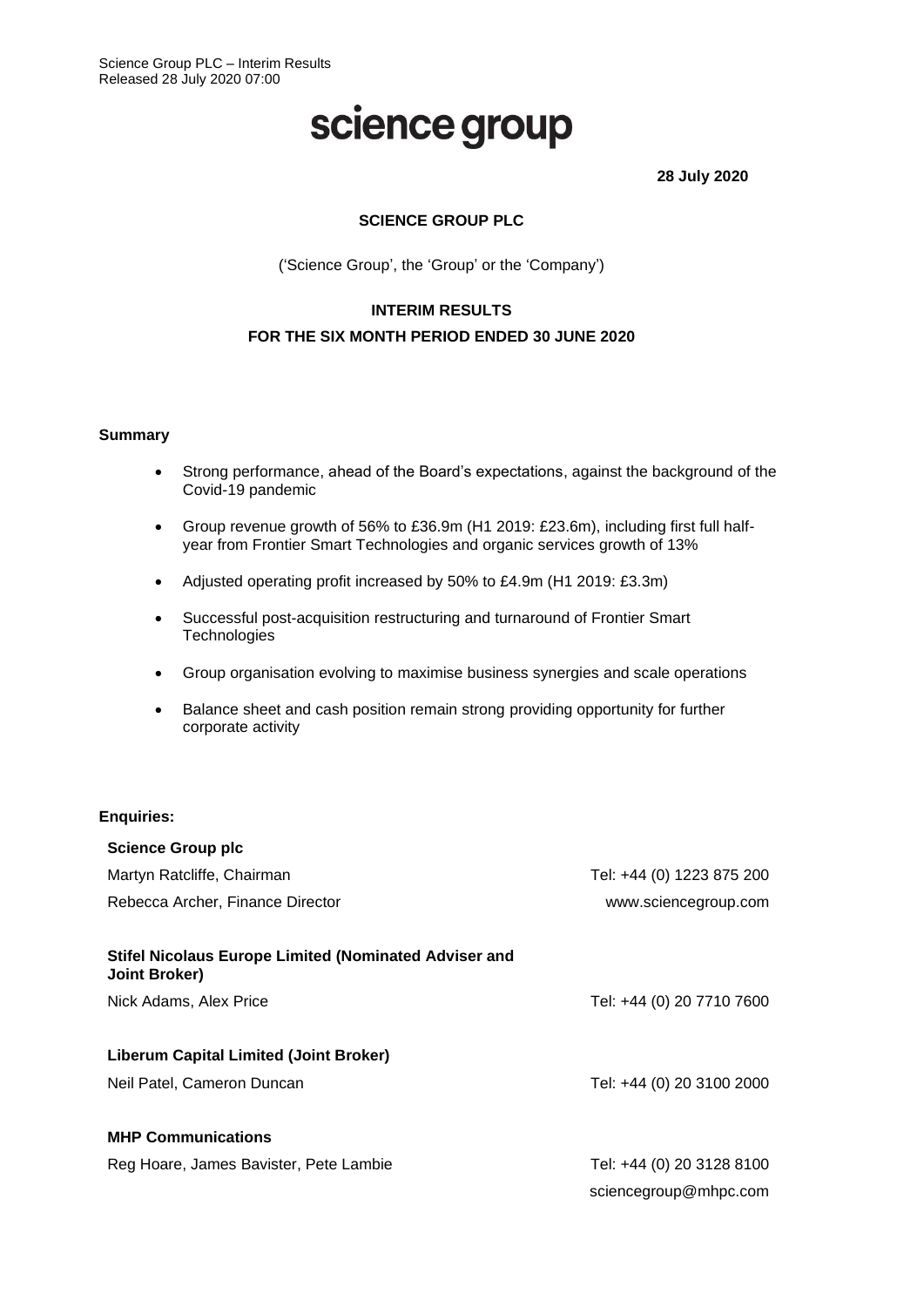#### **Interim Results 2020**

Science Group is an international, science-led services and product development organisation with a significant freehold property asset base. Following the Frontier acquisition in 2019 and an organisation restructuring, the Group now comprises three operating divisions: R&D Consultancy; Regulatory & Compliance; and Frontier Smart Technologies.

The Group achieved record results in H1 2020, whilst also successfully managing the challenges related to the Covid-19 pandemic. For the six months ended 30 June 2020, the Group adjusted operating profit increased by 50% to £4.9 million (H1 2019: £3.3 million) on Group revenue of £36.9 million (H1 2019: £23.6 million). The 56% revenue growth included organic services revenue growth of 13% (excluding materials). Adjusted profit before tax was £4.6 million (H1 2019: £2.9 million) and adjusted basic earnings per share were 8.8 pence (H1 2019: 5.9 pence).

The first half of 2020 has benefitted from the Group's sector diversification and the greater scale resulting from the 2019 acquisition of Frontier, together with some unanticipated cost savings (for example delayed recruitment of new hires and significantly reduced travel) due to the pandemic. Within the services operating divisions, a combination of home-working and office/lab presence enabled the continuation of client projects. The very strong performance during this unprecedented event is a credit to the employees of Science Group.

The Group retains a robust balance sheet with gross cash (excluding client funds) at 30 June 2020 of £22.0 million (30 June 2019: £24.0 million) and net funds of £4.9 million (30 June 2019: £7.2 million). The long term debt is secured on the freehold properties and was increased in the period by an additional £1.5 million at an effective fixed rate of 3.0% as announced on 29 May 2020. Excluding treasury shares, at 30 June 2020, the Company had 41.6 million shares in issue (30 June 2019: 41.1 million) and held 0.4 million (30 June 2019: 0.9 million) of shares in treasury. (Alternative performance measures are provided in order to enhance shareholders' ability to evaluate and analyse the underlying financial performance of the Group. Refer to Note 1 for detail and explanation of the measures used.)

#### **R&D Consultancy**

The R&D Consultancy Division reflects the increasing convergence of the Applied Science, Product Development and Advisory business activities. This Division incorporates not only leading science and engineering capabilities but also expertise in key vertical sectors, namely: Medical; Consumer; Food & Beverage; and Industrial. The Medical sector had a particularly strong performance in the first half, including participation in the UK Government's urgent ventilator initiative.

For the six months ended 30 June 2020, the R&D Consultancy business generated services revenue of £15.3 million (H1 2019: £13.6 million). Total revenue of £18.8 million (H1 2019: £14.4 million) includes significant non-services (materials) pass-through revenue in H1 2020 related to the UK Government ventilator project.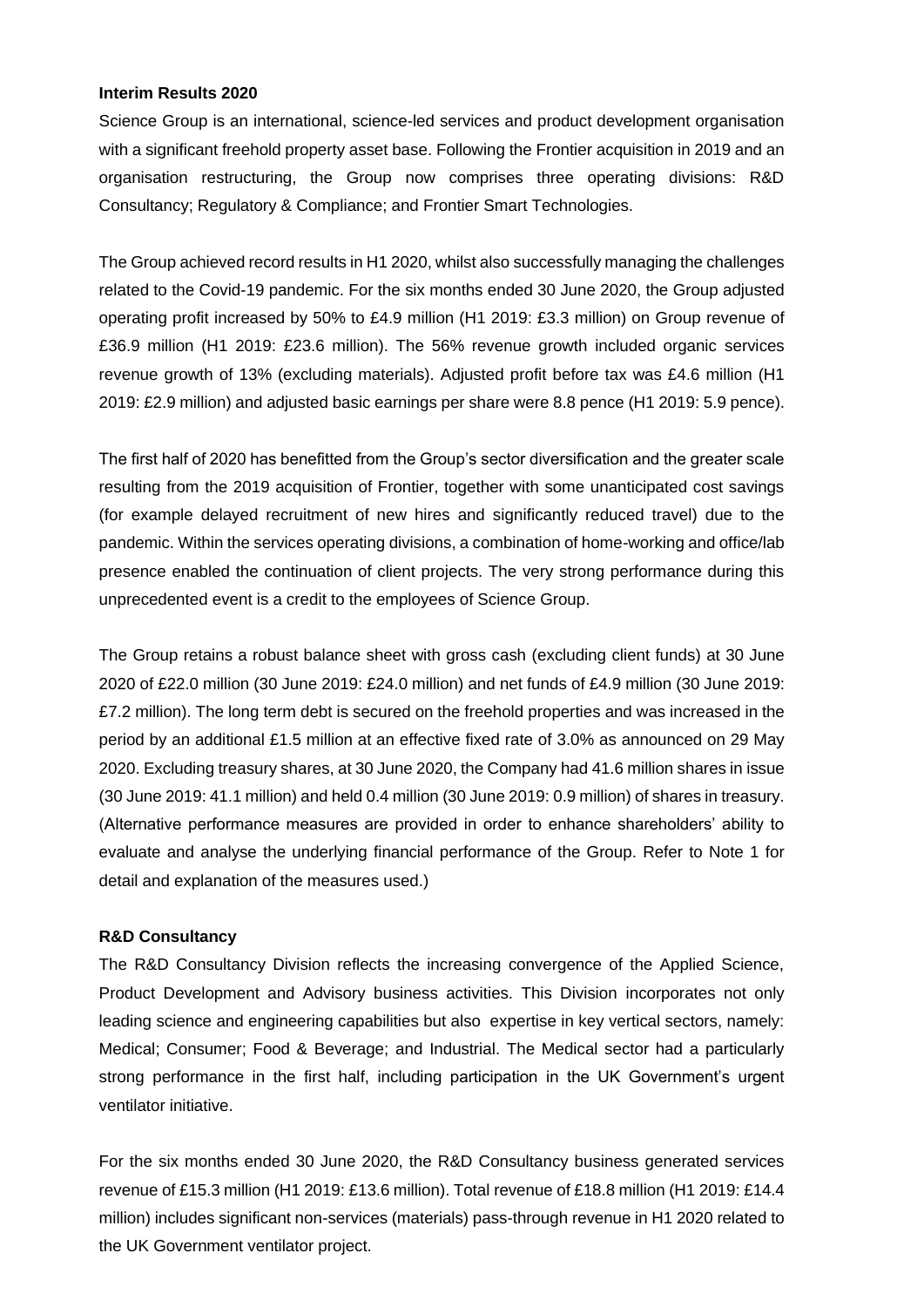Whilst the R&D Consultancy Division performed well in the first half of 2020, the ongoing effects of Covid-19 around the world are resulting in a cautious return of our clients to office/laboratory working environments which may delay the economic recovery in some markets, potentially impacting R&D investment programmes. The Board is carefully monitoring this economic uncertainty but has decided to increase investment in the USA sales organisation to address the reduction in international business travel which may persist for some time.

# **Regulatory & Compliance**

The Regulatory & Compliance Division includes the North American and European operations of TSG, acquired in 2017, and the Leatherhead Food Research business, acquired in 2015. The Group's European regulatory and compliance activities have now been integrated, a natural evolution of the TSG and Leatherhead operations, with the businesses now being managed under a single Managing Director.

For the six months ended 30 June 2020, the Regulatory & Compliance Division generated revenue of £10.0 million (H1 2019: £8.7 million). This organic growth of 15% resulted from a strong performance of the TSG businesses benefitting from the increased demand for products responding to the pandemic. This momentum is anticipated to continue in the second half of the year, particularly in the USA, although the reported growth rate will reduce, reflecting a stronger prior year H2 comparator.

# **Frontier Smart Technologies ('Frontier')**

Following the completion of the acquisition of Frontier in October 2019, a substantial accelerated restructuring programme was successfully executed, including the closure of the Romanian operations, a streamlining of product lines and the restructuring/relocation of the Cambridge and London operations. This intense programme, which produced a substantial reduction in the operating cost base, positioned Frontier to report an adjusted operating profit in the first half of 2020, despite revenue being impacted by the pandemic. For the six months ended 30 June 2020, Frontier reported revenue of £7.5 million (H1 2019: £nil) and an adjusted operating profit margin of 7% (H1 2019: nil), although the underlying adjusted operating profit margin was 9% after adding back the IFRS 3 revaluation of acquired inventory.

Importantly, whilst the market was severely affected as a result of Covid-19 by first the closure of China manufacturing operations and then retail outlets in Europe, Frontier not only reported a respectable profitability but also maintained its market share. As a result, orders for the second half of the year are anticipated to be close to pre-Covid-19 plan levels and it is anticipated that the Frontier business will continue to see the benefits of the turnaround.

# **Freehold Properties**

Science Group owns two freehold properties, Harston Mill near Cambridge and Great Burgh in Epsom. The last independent valuation in March 2018 indicated aggregate values of these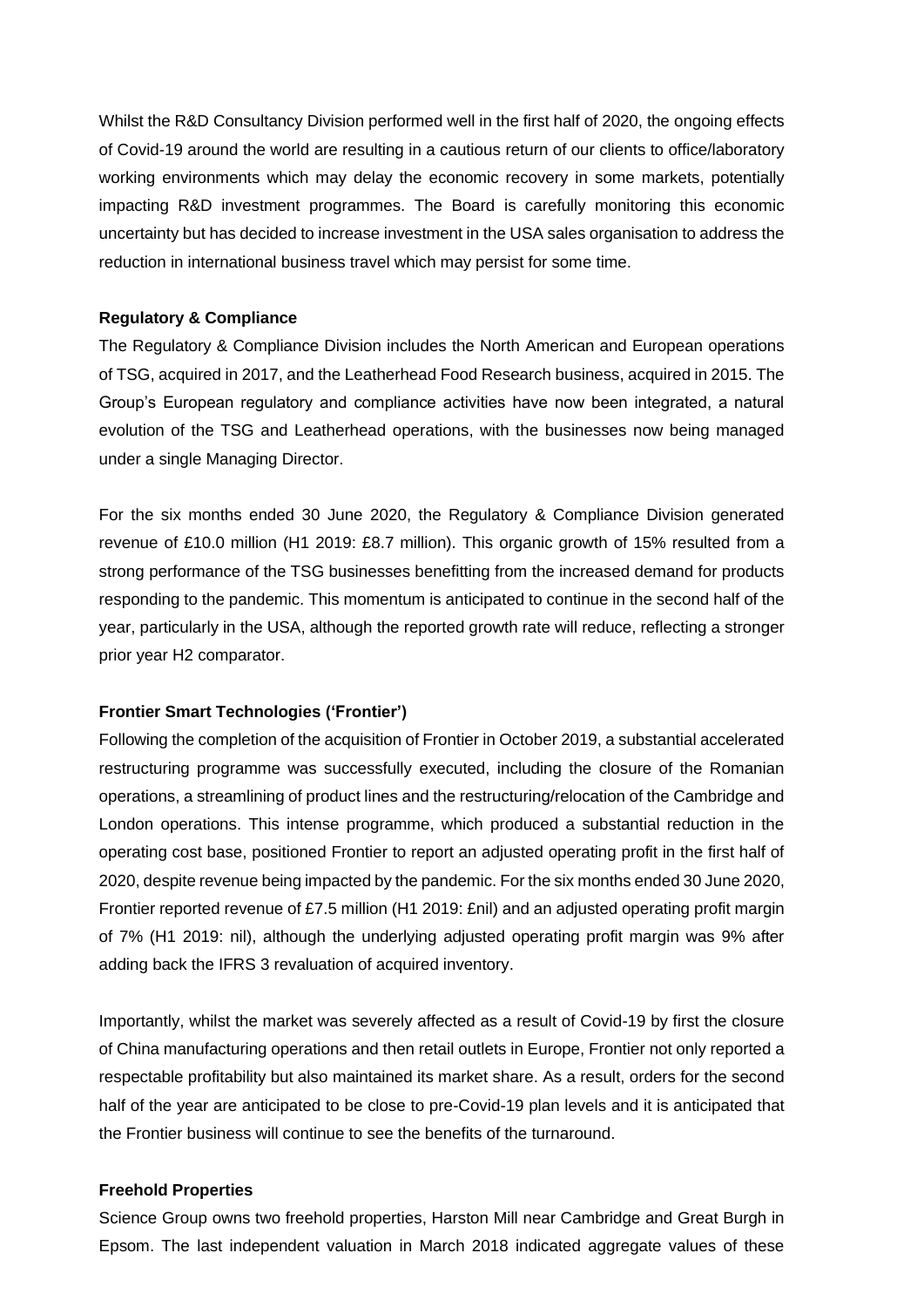properties in the range £22.6 million to £33.9 million. The properties are held on the balance sheet on a cost basis at £21.3 million (30 June 2019: £21.5 million). Great Burgh is owned by a property subsidiary of Science Group plc, which is the preferred structure. For legacy reasons, Harston Mill is currently owned by the trading company, Sagentia Limited, and it is the declared intention to address this anomaly. However, this action if/when effected will result in a tax payment outflow of approximately £2 million and has prudently been deferred following the Covid-19 outbreak.

For the six months ended 30 June 2020, the rental and associated services income derived from the Group's freehold properties was £2.2 million (H1 2019: £1.9 million). Income of £0.6 million (H1 2019: £0.5 million) was generated from third-party tenants and £1.6 million (H1 2019: £1.4 million) from the Group's operating businesses. Adjusted operating profit was £0.8 million (H1 2019: £0.7 million). Intra-group charges are eliminated on Group consolidation but the reported profit for each operating business includes property rental at market rates. (The prior year results of Freehold Properties have been restated, refer to Note 4 for further details).

The Group's debt of £17.1 million at 30 June 2020 (£16.8 million at 30 June 2019) is secured against the freehold property assets and the associated interest charge for the six month period was £0.4 million (H1 2019: £0.4 million). Interest on the debt is reported below operating profit in the consolidated results.

#### **Corporate**

The corporate function is responsible for Group and PLC matters, together with the strategic development of Science Group. In the period, Corporate costs were £0.9 million (H1 2019: £0.9 million).

In light of uncertainty about the future course of the pandemic and its economic consequences, the Board, did not recommend the payment of a dividend at the Annual General Meeting. The Board will consider whether or not an interim dividend is appropriate later in the year.

#### **Summary**

In summary, the performance of the Group in the first half of 2020 has been ahead of the Board's pre-Covid-19 expectations, despite the operational challenges resulting from the pandemic. The excellent first half provides a solid platform for the rest of the year.

While actively recruiting for key roles to strengthen the Group and to position the organisation in a post-Covid-19 world, the Board recognises the inherent uncertainty and lack of predictability in the months ahead and will therefore remain prudent. However, with a strong balance sheet including significant cash resources, the Board continues to cautiously explore both add-on acquisitions and larger opportunities to increase the scale of the Group.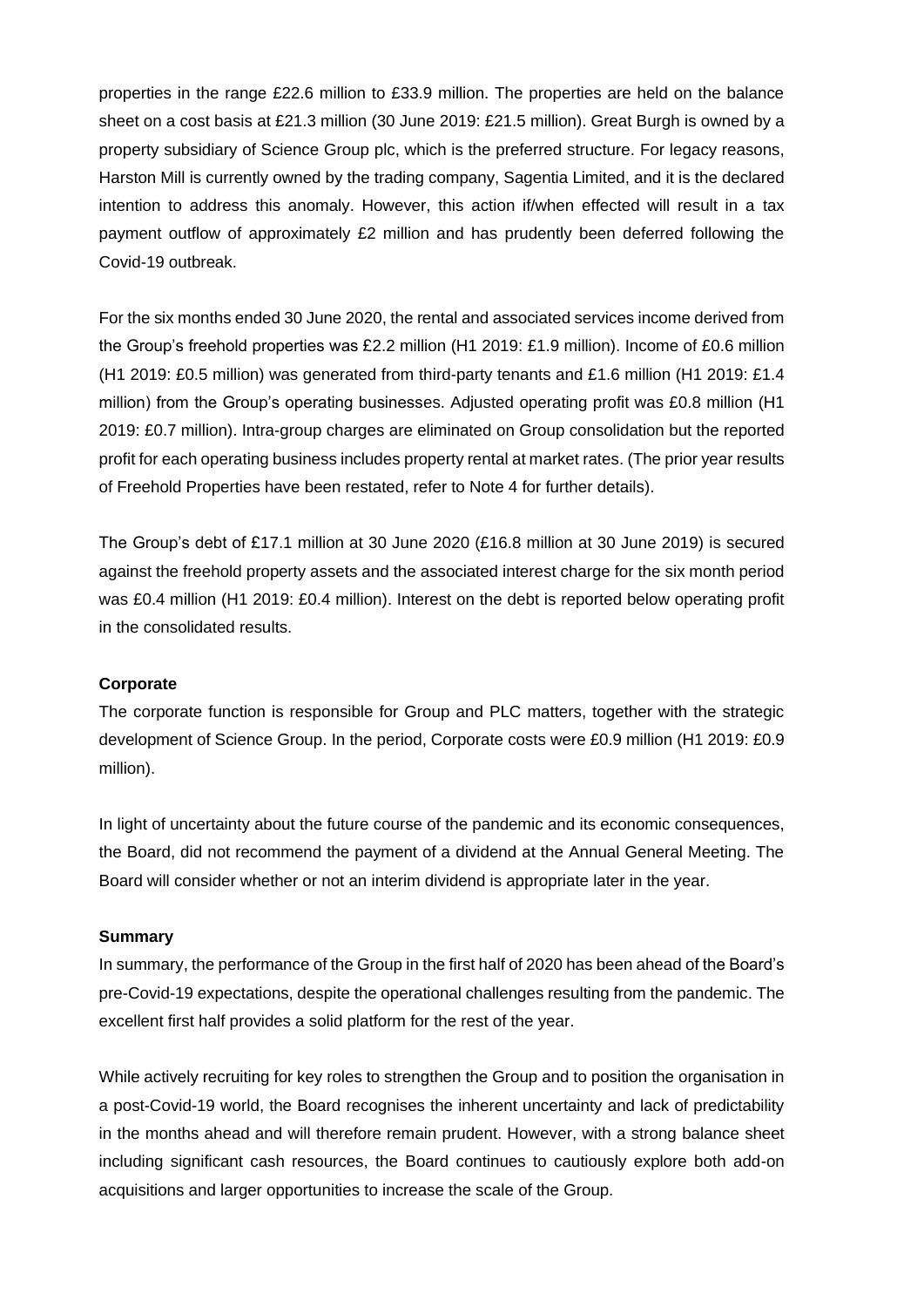# **Consolidated Income Statement**

|                                                                                                                 |             | Six months<br>ended<br>30 June<br>2020 | Six months<br>ended<br>30 June<br>2019 | Year<br>ended<br>31 December<br>2019 |
|-----------------------------------------------------------------------------------------------------------------|-------------|----------------------------------------|----------------------------------------|--------------------------------------|
|                                                                                                                 | <b>Note</b> | (Unaudited)<br>£000                    | (Unaudited)<br>£000                    | (Audited)<br>£000                    |
| Revenue<br>Operating expenses before adjusting items                                                            | 4           | 36,895<br>(31, 970)                    | 23,593<br>(20, 303)                    | 57,247<br>(50, 543)                  |
| <b>Adjusted operating profit</b>                                                                                | 4           | 4,925                                  | 3,290                                  | 6,704                                |
| Acquisition integration costs<br>Gain on revaluation of investment net of<br>professional fees                  |             | (127)                                  | 648                                    | (3,571)                              |
| Loss on remeasurement of equity-<br>accounted investee                                                          |             |                                        |                                        | (491)                                |
| Amortisation of acquisition related<br>intangible assets                                                        |             | (1, 259)                               | (1,003)                                | (2, 345)                             |
| Share based payment charge<br>Gain on settlement of legal claim                                                 |             | (691)                                  | (506)<br>687                           | (1, 167)<br>687                      |
| <b>Operating profit/(loss)</b>                                                                                  | 4           | 2,848                                  | 3,116                                  | (183)                                |
| Finance income<br>Finance costs<br>Share of loss of equity-accounted investee,<br>net of tax                    |             | 5<br>(376)                             | (358)                                  | 22<br>(852)<br>(592)                 |
| Profit/(Loss) before income tax<br>Income tax charge (including R&D tax<br>credit of £142,000 (H1-19 £216,000)) | 6           | 2,477<br>(465)                         | 2,758<br>(325)                         | (1,605)<br>(226)                     |
| Profit for the period                                                                                           | 4           | 2,012                                  | 2,433                                  | (1, 831)                             |
|                                                                                                                 |             |                                        |                                        |                                      |
| <b>Earnings per share</b><br>Earnings per share from continuing<br>operations (basic)                           | 7           | 4.8 <sub>p</sub>                       | 6.1p                                   | (4.5)p                               |
| Earnings per share from continuing<br>operations (diluted)                                                      | 7           | 4.6p                                   | 6.0 <sub>p</sub>                       | (4.4)p                               |
| Adjusted earnings per share from<br>continuing operations (basic)                                               | 7           | 8.8p                                   | 5.9p                                   | 11.6p                                |
| Adjusted earnings per share from<br>continuing operations (diluted)                                             | 7           | 8.5p                                   | 5.8p                                   | 11.3p                                |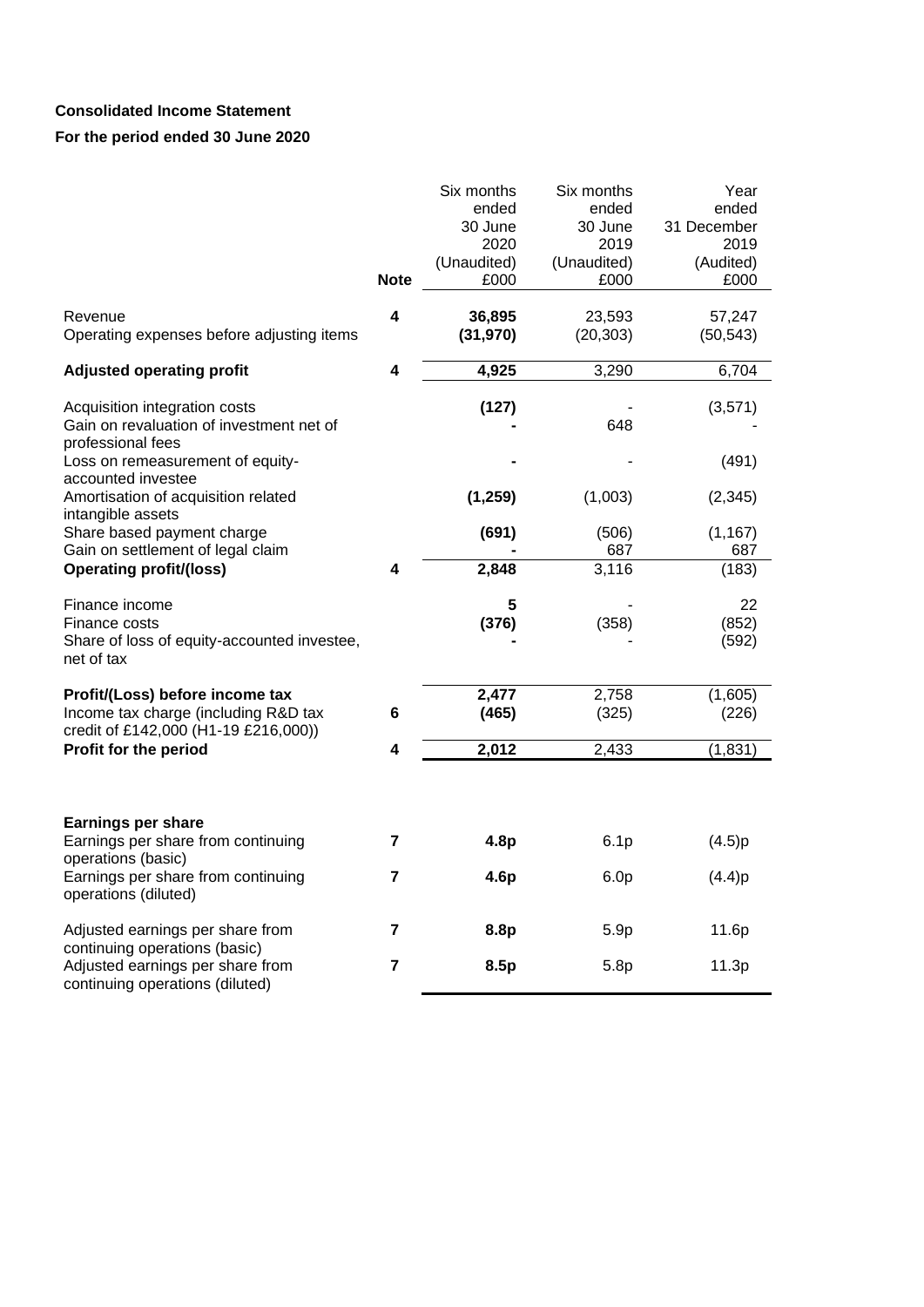# **Consolidated Statement of Comprehensive Income**

|                                                                                            | <b>Six months</b><br>ended<br>30 June<br>2020<br>(Unaudited)<br>£000 | Six months<br>ended<br>30 June<br>2019<br>(Unaudited)<br>£000 | Year<br>ended<br>31 December<br>2019<br>(Audited)<br>£000 |
|--------------------------------------------------------------------------------------------|----------------------------------------------------------------------|---------------------------------------------------------------|-----------------------------------------------------------|
| Profit/(Loss) for the period attributable to:                                              |                                                                      |                                                               |                                                           |
| Equity holders of the parent                                                               | 2,012                                                                | 2,433                                                         | (1,669)                                                   |
| Non-controlling interests                                                                  |                                                                      |                                                               | (162)                                                     |
| Profit/(Loss) for the period                                                               | 2,012                                                                | 2,433                                                         | (1,831)                                                   |
| Other comprehensive income<br>Items that will or may be reclassified to profit<br>or loss: |                                                                      |                                                               |                                                           |
| Fair value (loss)/gain on interest rate swap                                               | (536)                                                                | (375)                                                         | (408)                                                     |
| Exchange differences on translating foreign<br>operations                                  | 799                                                                  | 13                                                            | (939)                                                     |
| Deferred tax on interest rate swap                                                         | 101                                                                  | 71                                                            | 77                                                        |
| Other comprehensive (expense)/income for<br>the period                                     | 364                                                                  | (291)                                                         | (1, 270)                                                  |
| Total comprehensive income for the period<br>attributable to:                              |                                                                      |                                                               |                                                           |
| Equity holders of the parent                                                               | 2,376                                                                | 2,142                                                         | (2,939)                                                   |
| Non-controlling interests                                                                  |                                                                      |                                                               | (162)                                                     |
| Total comprehensive income for the period                                                  | 2,376                                                                | 2,142                                                         | (3, 101)                                                  |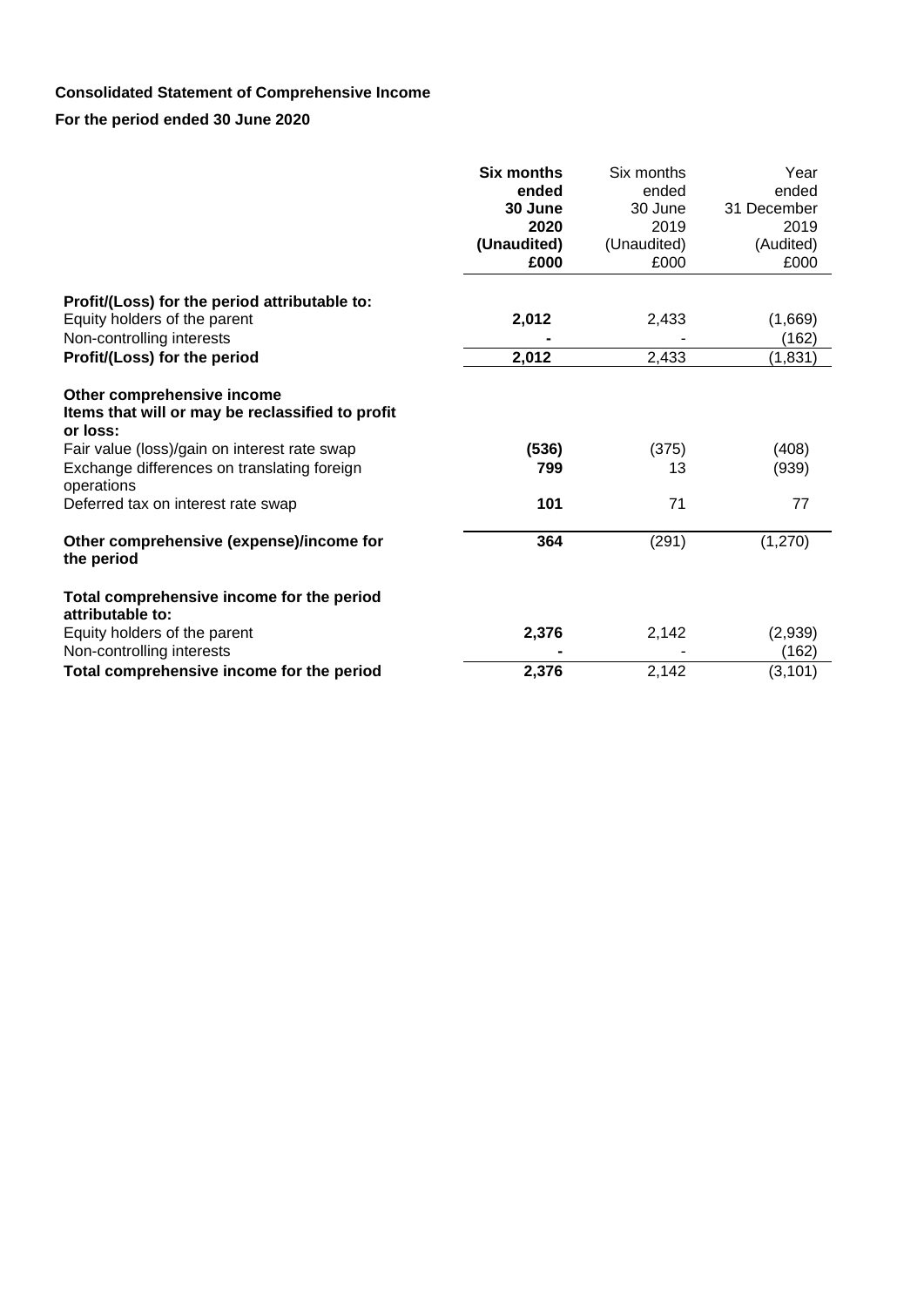# **Consolidated Statement of Changes in Shareholders' Equity (unaudited)**

| Group                       | <b>Issued</b> |                 | <b>Share Treasury</b> |                          | Merger Translation | Share          | Retained | Total-   | Non-              | Total            |
|-----------------------------|---------------|-----------------|-----------------------|--------------------------|--------------------|----------------|----------|----------|-------------------|------------------|
|                             |               | capital premium | <b>Stock</b>          | reserve                  | reserve            | based          | earnings |          | Share-controlling | equity           |
|                             |               |                 |                       |                          |                    | payment        |          | holders' | interests         |                  |
|                             |               |                 |                       |                          |                    | reserve        |          | funds    |                   |                  |
|                             | £000          | £000            | £000                  | £000                     | £000               | £000           | £000     | £000     | £000              | £000             |
| <b>Balance at 1 January</b> | 421           | 8,230           | (2,764)               | 10,343                   | 260                | 3,475          | 20,993   | 40,958   |                   | 40,958           |
| 2019                        |               |                 |                       |                          |                    |                |          |          |                   |                  |
| Purchase of own shares      |               |                 | (94)                  |                          |                    |                |          | (94)     |                   | (94)             |
| Issue of shares out of      |               |                 | 1,423                 |                          |                    |                | 733      | 2,156    |                   | 2,156            |
| treasury stock              |               |                 |                       |                          |                    |                |          |          |                   |                  |
| Dividends paid              |               |                 |                       |                          |                    |                | (1, 840) | (1, 840) |                   | (1, 840)         |
| Share based payment         |               |                 |                       |                          |                    | 506            |          | 506      |                   | 506              |
| charge                      |               |                 |                       |                          |                    |                |          |          |                   |                  |
| Deferred tax on share       |               |                 |                       |                          |                    |                |          |          |                   |                  |
| based payment               |               |                 |                       |                          |                    |                |          |          |                   |                  |
| transactions                |               |                 |                       |                          |                    |                |          |          |                   |                  |
| <b>Transactions with</b>    |               |                 | 1,329                 |                          |                    | 506            | (1, 107) | 728      |                   | $\overline{728}$ |
| owners                      |               |                 |                       |                          |                    |                |          |          |                   |                  |
|                             |               |                 |                       |                          |                    |                |          |          |                   |                  |
| Profit for the period       |               |                 |                       |                          |                    |                | 2,433    | 2,433    |                   | 2,433            |
|                             |               |                 |                       |                          |                    |                |          |          |                   |                  |
| <b>Other comprehensive</b>  |               |                 |                       |                          |                    |                |          |          |                   |                  |
| income:                     |               |                 |                       |                          |                    |                |          |          |                   |                  |
| Fair value (loss) on        |               |                 |                       |                          |                    |                | (375)    | (375)    |                   | (375)            |
| interest rate swap          |               |                 |                       |                          |                    |                |          |          |                   |                  |
| Exchange differences on     |               |                 |                       |                          | 13                 |                |          | 13       |                   | 13               |
| translating foreign         |               |                 |                       |                          |                    |                |          |          |                   |                  |
| operations                  |               |                 |                       |                          |                    |                |          |          |                   |                  |
| Deferred tax on interest    |               |                 |                       |                          |                    |                | 71       | 71       |                   | 71               |
| rate swap                   |               |                 |                       |                          |                    |                |          |          |                   |                  |
| <b>Total comprehensive</b>  |               | $\blacksquare$  |                       | $\overline{\phantom{a}}$ | 13                 | $\blacksquare$ | 2,129    | 2,142    |                   | 2,142            |
| income for the period       |               |                 |                       |                          |                    |                |          |          |                   |                  |
| <b>Balance at 30 June</b>   | 421           | 8,230           | (1, 435)              | 10,343                   | 273                | 3,981          | 22,015   | 43,828   |                   | 43,828           |
| 2019                        |               |                 |                       |                          |                    |                |          |          |                   |                  |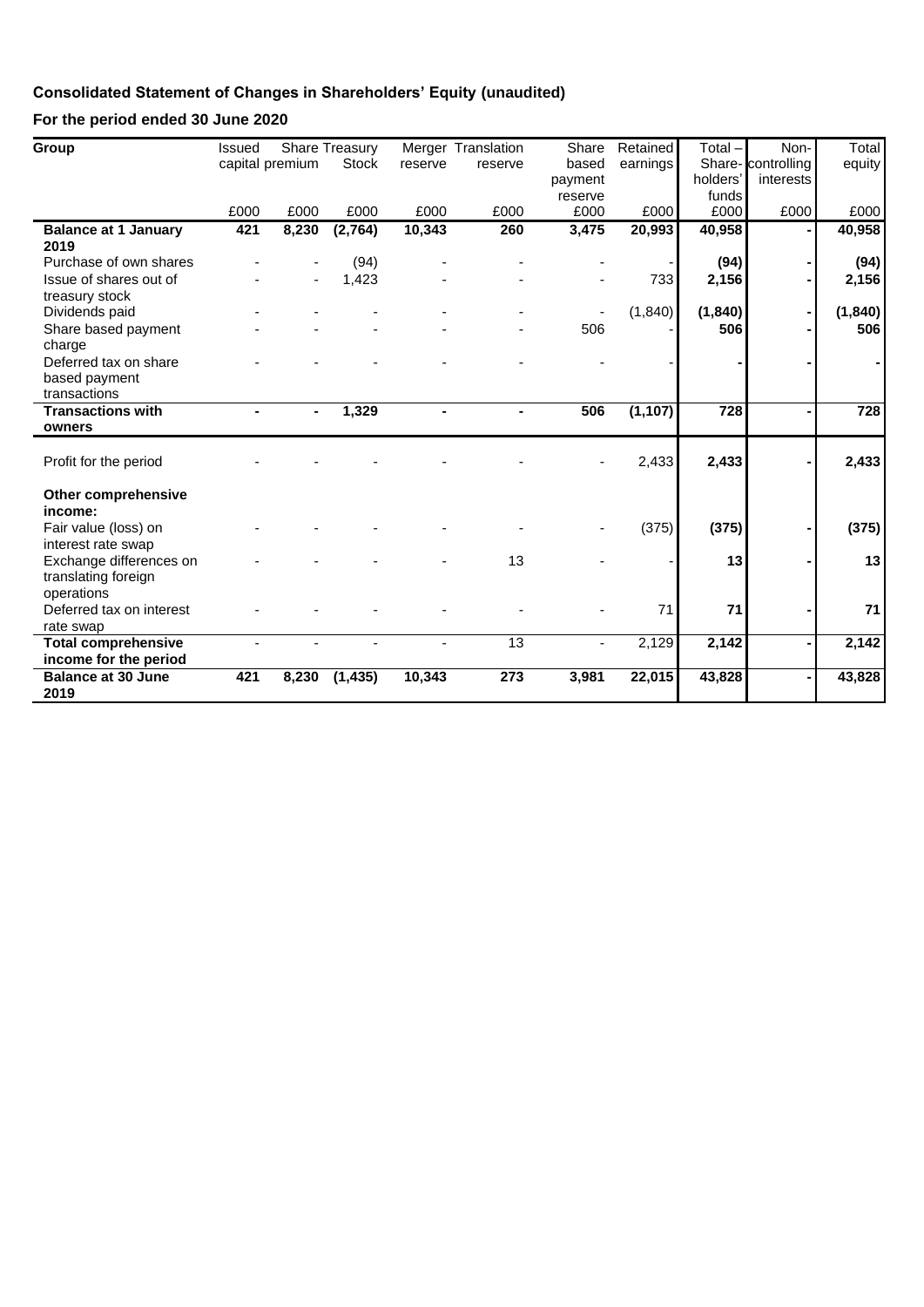| Group                          | Issued         |                 | <b>Share Treasury</b> |                | Merger Translation | Share   | Retained | $Total -$ | Non-           | Total          |
|--------------------------------|----------------|-----------------|-----------------------|----------------|--------------------|---------|----------|-----------|----------------|----------------|
|                                |                | capital premium | <b>Stock</b>          | reserve        | reserve            | based   | earnings | Share-    | controlling    | equity         |
|                                |                |                 |                       |                |                    | payment |          | holders'  | interests      |                |
|                                |                |                 |                       |                | £000               | reserve |          | funds     |                |                |
|                                | £000           | £000            | £000                  | £000           |                    | £000    | £000     | £000      | £000           | £000           |
| Balance at 1 July 2019         | 421            | 8,230           | (1, 435)              | 10,343         | 273                | 3,981   | 22,015   | 43,828    |                | 43,828         |
| Purchase of own shares         |                |                 | (109)                 |                |                    |         |          | (109)     |                | (109)          |
| Issue of shares out of         |                |                 | 884                   |                |                    |         | (624)    | 260       | $\blacksquare$ | 260            |
| treasury stock                 |                |                 |                       |                |                    |         |          |           |                |                |
| Dividends paid                 |                |                 |                       |                |                    |         |          |           | ۰              | $\blacksquare$ |
| Share based payment            |                |                 |                       |                |                    | 661     |          | 661       |                | 661            |
| charge                         |                |                 |                       |                |                    |         |          |           |                |                |
| Deferred tax on share          |                |                 |                       |                |                    |         | (25)     | (25)      |                | (25)           |
| based payment                  |                |                 |                       |                |                    |         |          |           |                |                |
| transactions                   |                |                 |                       |                |                    |         |          |           |                |                |
| <b>Total contributions and</b> |                |                 | $\overline{775}$      |                |                    | 661     | (649)    | 787       |                | 787            |
| distributions                  |                |                 |                       |                |                    |         |          |           |                |                |
| <b>Changes in ownership</b>    |                |                 |                       |                |                    |         |          |           |                |                |
| <b>interests</b>               |                |                 |                       |                |                    |         |          |           |                |                |
| Acquisition of subsidiary      |                |                 |                       |                |                    |         |          |           | 2,763          | 2,763          |
| with NCI                       |                |                 |                       |                |                    |         |          |           |                |                |
| Acquisition of NCI             |                |                 |                       |                |                    |         | (3,265)  | (3, 265)  | (2,601)        | (5,866)        |
| without change in control      |                |                 |                       |                |                    |         |          |           |                |                |
| <b>Total changes in</b>        |                | $\overline{a}$  |                       |                |                    | ä,      | (3, 265) | (3, 265)  | 162            | (3, 103)       |
| ownership interests            |                |                 |                       |                |                    |         |          |           |                |                |
| <b>Total transactions with</b> | $\blacksquare$ | $\blacksquare$  | 775                   | $\blacksquare$ |                    | 661     | (3,914)  | (2, 478)  | 162            | (2, 316)       |
| owners                         |                |                 |                       |                |                    |         |          |           |                |                |
|                                |                |                 |                       |                |                    |         |          |           |                |                |
| Loss for the period            |                |                 |                       |                |                    |         | (4, 102) | (4, 102)  | (162)          | (4, 264)       |
| <b>Other comprehensive</b>     |                |                 |                       |                |                    |         |          |           |                |                |
| income:                        |                |                 |                       |                |                    |         |          |           |                |                |
| Fair value (loss) on           |                |                 |                       |                |                    |         | (33)     | (33)      |                | (33)           |
| interest rate swap             |                |                 |                       |                |                    |         |          |           |                |                |
| Exchange differences on        |                |                 |                       |                | (952)              |         |          | (952)     |                | (962)          |
| translating foreign            |                |                 |                       |                |                    |         |          |           |                |                |
| operations                     |                |                 |                       |                |                    |         |          |           |                |                |
| Deferred tax on interest       |                |                 |                       |                |                    |         | 6        | 6         |                | 6              |
| rate swap                      |                |                 |                       |                |                    |         |          |           |                |                |
| <b>Total comprehensive</b>     |                |                 |                       |                |                    |         |          |           |                |                |
| income for the period          |                |                 |                       |                | (952)              |         | (4, 129) | (5,081)   | (162)          | (5, 243)       |
| <b>Balance at 31</b>           |                |                 |                       |                |                    |         |          |           |                |                |
| December 2019                  | 421            | 8,230           | (660)                 | 10,343         | (679)              | 4,642   | 13,972   | 36,269    |                | 36,269         |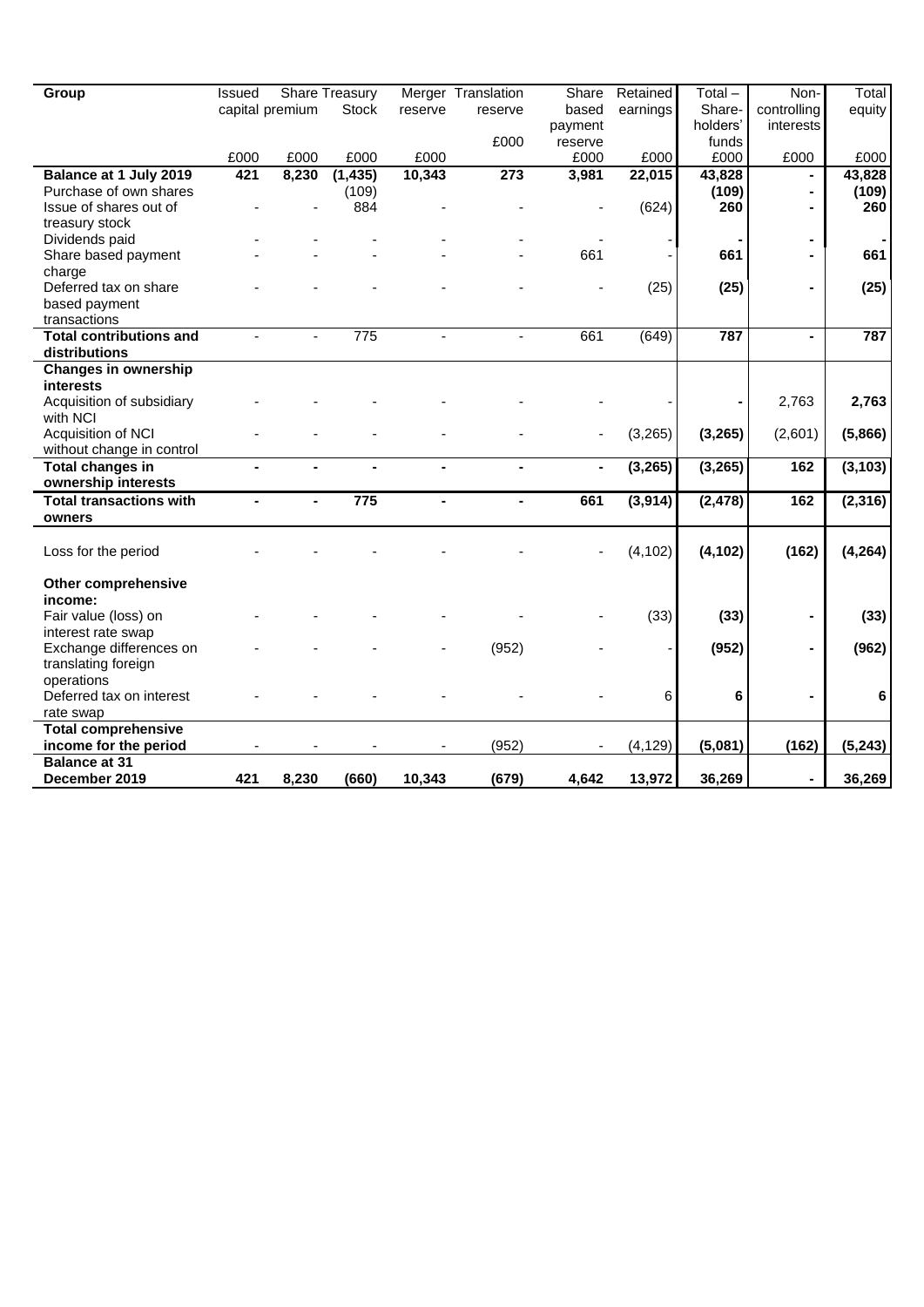| Group                                      | <b>Issued</b>   |       | Share Treasury |         | Merger Translation | Share   | Retained | Total $-$ | Non-           | Total  |
|--------------------------------------------|-----------------|-------|----------------|---------|--------------------|---------|----------|-----------|----------------|--------|
|                                            | capital premium |       | <b>Stock</b>   | reserve | reserve            | based   | earnings | Share-    | controlling    | equity |
|                                            |                 |       |                |         |                    | payment |          | holders'  | interests      |        |
|                                            |                 |       |                |         |                    | reserve |          | funds     |                |        |
|                                            | £000            | £000  | £000           | £000    | £000               | £000    | £000     | £000      | £000           | £000   |
| <b>Balance at 1 January</b><br>2020        | 421             | 8,230 | (660)          | 10,343  | (679)              | 4,642   | 13,972   | 36,269    |                | 36,269 |
| Purchase of own shares                     |                 |       | (166)          |         |                    |         |          | (166)     |                | (166)  |
| Share based payment                        |                 |       |                |         |                    | 691     |          | 691       |                | 691    |
| charge<br>Deferred tax on share            |                 |       |                |         |                    |         | (63)     | (63)      |                | (63)   |
| based payment                              |                 |       |                |         |                    |         |          |           |                |        |
| transactions                               |                 |       |                |         |                    |         |          |           |                |        |
| <b>Transactions with</b>                   |                 |       | (166)          |         | $\blacksquare$     | 691     | (63)     | 462       | ٠              | 462    |
| owners                                     |                 |       |                |         |                    |         |          |           |                |        |
| Profit for the period                      |                 |       |                |         |                    |         | 2,012    | 2,012     |                | 2,012  |
| <b>Other comprehensive</b>                 |                 |       |                |         |                    |         |          |           |                |        |
| income:                                    |                 |       |                |         |                    |         |          |           |                |        |
| Fair value (loss) on<br>interest rate swap |                 |       |                |         |                    |         | (536)    | (536)     |                | (536)  |
| Exchange differences                       |                 |       |                |         | 799                |         |          | 799       |                | 799    |
| on translating foreign                     |                 |       |                |         |                    |         |          |           |                |        |
| operations                                 |                 |       |                |         |                    |         |          |           |                |        |
| Deferred tax on interest                   |                 |       |                |         |                    |         | 101      | 101       |                | 101    |
| rate swap                                  |                 |       |                |         |                    |         |          |           |                |        |
| <b>Total comprehensive</b>                 |                 |       |                |         | 799                |         | 1,577    | 2,376     | $\blacksquare$ | 2,376  |
| income for the period                      |                 |       |                |         |                    |         |          |           |                |        |
| <b>Balance at 30 June</b>                  | 421             | 8,230 | (826)          | 10,343  | 120                | 5,333   | 15,486   | 39,107    |                | 39,107 |
| 2020                                       |                 |       |                |         |                    |         |          |           |                |        |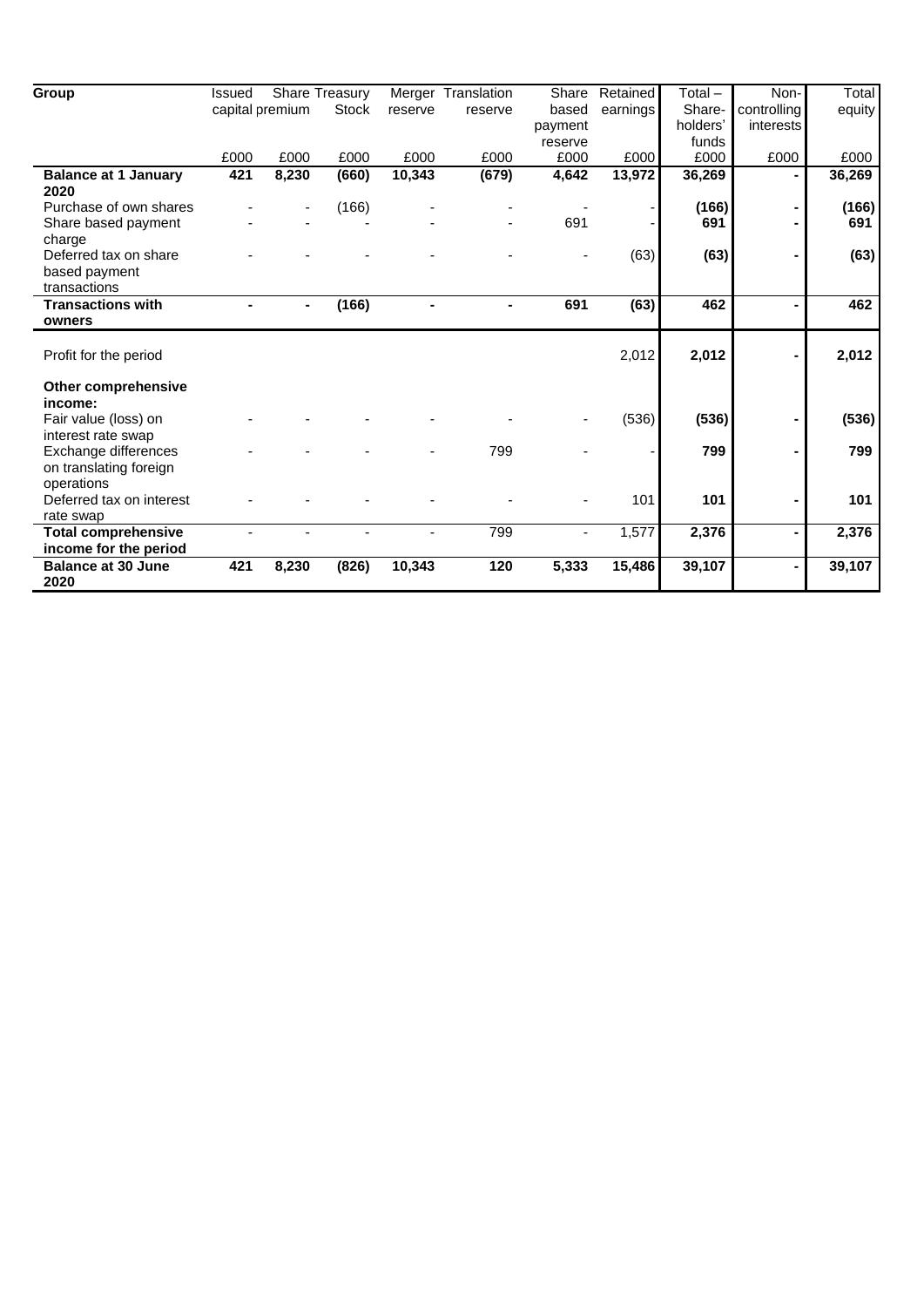#### **Consolidated Balance Sheet**

# **At 30 June 2020**

|                                          |             |             |             | At 31     |
|------------------------------------------|-------------|-------------|-------------|-----------|
|                                          |             | At 30 June  | At 30 June  | December  |
|                                          |             | 2020        | 2019        | 2019      |
|                                          | <b>Note</b> | (Unaudited) | (Unaudited) | (Audited) |
|                                          |             | £000        | £000        | £000      |
| <b>Assets</b>                            |             |             |             |           |
| <b>Non-current assets</b>                |             |             |             |           |
| Acquisition related intangible assets    |             | 12,512      | 6,492       | 13,222    |
| Goodwill                                 |             | 13,998      | 11,239      | 13,808    |
| Property, plant and equipment            |             | 24,766      | 25,955      | 25,870    |
| Investment                               |             |             | 3,741       |           |
| Deferred tax assets                      |             | 51          | 168         | 47        |
|                                          |             | 51,327      | 47,595      | 52,947    |
| <b>Current assets</b>                    |             |             |             |           |
| Inventories                              |             | 1,781       |             | 2,060     |
| Trade and other receivables              |             | 9,450       | 8,527       | 10,239    |
| Current tax asset                        |             | 264         | 20          | 482       |
| Cash and cash equivalents - Client funds | 8           | 4,121       | 1,430       | 1,517     |
| Cash and cash equivalents - Group Cash   | 8           | 22,001      | 23,979      | 13,912    |
|                                          |             | 37,617      | 33,956      | 28,210    |
|                                          |             |             |             |           |
| <b>Total assets</b>                      |             | 88,944      | 81,551      | 81,157    |
|                                          |             |             |             |           |
| <b>Liabilities</b>                       |             |             |             |           |
| <b>Current liabilities</b>               |             |             |             |           |
| Trade and other payables                 |             | 23,862      | 14,601      | 20,581    |
| <b>Current tax liabilities</b>           |             | 577         | 460         | 226       |
| Provisions                               | 9           | 669         | 201         | 172       |
| <b>Borrowings</b>                        | 10          | 1,200       | 1,200       | 1,200     |
| Lease liabilities                        | 11          | 1,423       | 807         | 1,212     |
|                                          |             | 27,731      | 17,269      | 23,391    |
| <b>Non-current liabilities</b>           |             |             |             |           |
| Provisions                               | 9           | 506         | 196         | 480       |
| <b>Borrowings</b>                        | 10          | 15,908      | 15,604      | 15,013    |
| Lease Liabilities                        | 11          | 1,736       | 1,998       | 2,111     |
| Derivative financial liabilities         |             | 651         | 82          | 115       |
| Deferred tax liabilities                 |             | 3,305       | 2,574       | 3,778     |
|                                          |             | 22,106      | 20,454      | 21,497    |
| <b>Total liabilities</b>                 |             | 49,837      | 37,723      | 44,888    |
|                                          |             |             |             |           |
| <b>Net assets</b>                        |             | 39,107      | 43,828      | 36,269    |
|                                          |             |             |             |           |
| <b>Shareholders' equity</b>              |             |             |             |           |
| Share capital                            |             | 421         | 421         | 421       |
| Share premium                            |             | 8,230       | 8,230       | 8,230     |
| <b>Treasury stock</b>                    |             | (826)       | (1, 435)    | (660)     |
| Merger reserve                           |             | 10,343      | 10,343      | 10,343    |
| <b>Translation reserves</b>              |             | 120         | 273         | (679)     |
| Share based payment reserve              |             | 5,333       | 3,981       | 4,642     |
| Retained earnings                        |             | 15,486      | 22,015      | 13,972    |
| <b>Total equity</b>                      |             | 39,107      | 43,828      | 36,269    |
|                                          |             |             |             |           |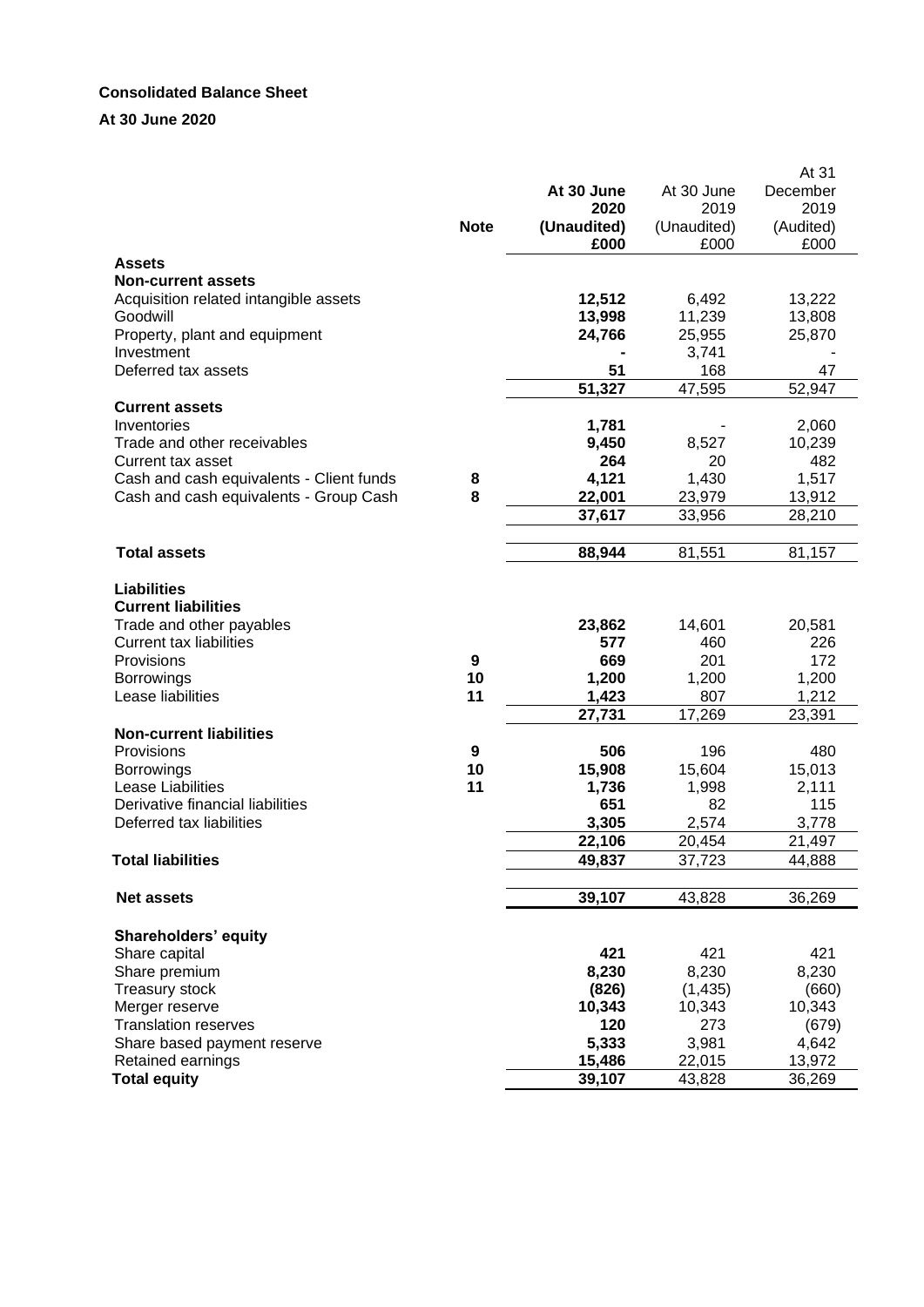# **Consolidated Statement of Cash Flows**

|                                                                                                              | <b>Six months</b> | Six months               | Year                |
|--------------------------------------------------------------------------------------------------------------|-------------------|--------------------------|---------------------|
|                                                                                                              | ended             | ended                    | ended               |
|                                                                                                              | 30 June<br>2020   | 30 June<br>2019          | 31 December<br>2019 |
|                                                                                                              | (Unaudited)       | (Unaudited)              | (Audited)           |
|                                                                                                              | £000              | £000                     | £000                |
|                                                                                                              |                   |                          |                     |
| Profit/(Loss) before income tax<br>Adjustments for:                                                          | 2,477             | 2,758                    | (1,605)             |
| Share of loss of equity-accounted investee, net of tax<br>Loss on remeasurement of equity-accounted investee |                   |                          | 592<br>491          |
| Amortisation on acquisition related intangible assets                                                        | 1,259             | 1,003                    | 2,345               |
| Depreciation on property, plant and equipment                                                                | 580               | 349                      | 776                 |
| Impairment of right of use asset                                                                             | 540               |                          | 796                 |
| Depreciation of right of use asset                                                                           | 548               | 396                      | 1,033               |
| Net interest cost                                                                                            | 376               | 358                      | 830                 |
| Gain on revaluation of investment                                                                            |                   | (954)                    |                     |
| Share based payment charge                                                                                   | 691               | 506                      | 1,167               |
| Decrease in inventories                                                                                      | 279               |                          | 1,863               |
| Decrease in receivables                                                                                      | 825               | 1,198                    | 3,432               |
| Increase/(decrease) in payables representing client<br>funds                                                 | 2,604             | (57)                     | (30)                |
| Increase/(decrease) in payables excluding balances<br>representing client funds                              | 366               | (2,887)                  | (3,846)             |
| Change in provisions                                                                                         | 510               | (768)                    | (933)               |
| <b>Cash generated from operations</b>                                                                        | 11,055            | 1,902                    | 6,911               |
| Loan interest paid                                                                                           | (300)             | (303)                    | (781)               |
| UK corporation tax paid                                                                                      | (292)             | (64)                     | (554)               |
| Foreign corporation tax paid                                                                                 | (24)              | (92)                     | (196)               |
| Cash flows from operating activities                                                                         | 10,439            | 1,443                    | 5,380               |
|                                                                                                              |                   |                          |                     |
| Interest received                                                                                            | 5                 | $\overline{\phantom{a}}$ | 22                  |
| Purchase of property, plant and equipment                                                                    | (38)              | (208)                    | (555)               |
| Purchase of investments                                                                                      |                   | (2,787)                  | (4, 118)            |
| Cash flow used in investing activities                                                                       | (33)              | (2,995)                  | (4,651)             |
| Issue of shares out of treasury                                                                              |                   | 2,156                    | 2,416               |
| Repurchase of own shares                                                                                     | (166)             | (95)                     | (203)               |
| Dividends paid                                                                                               |                   | (1, 840)                 | (1, 840)            |
| Acquisition of NCI                                                                                           |                   |                          | (5,869)             |
| Proceeds from bank loans                                                                                     | 1,500             | 4,750                    | 4,750               |
| Repayment of bank loans                                                                                      | (600)             | (600)                    | (1,200)             |
| Repayment of revolving credit facility                                                                       |                   |                          | (5,000)             |
| Payment of lease liabilities                                                                                 | (742)             | (390)                    | (998)               |
| Cash flows used in financing activities                                                                      | (8)               | 3,981                    | (7, 944)            |
|                                                                                                              |                   |                          |                     |
| Increase/(decrease) in cash and cash equivalents                                                             | 10,398            | 2,429                    | (7, 215)            |
| in the period<br>Cash and cash equivalents at the beginning of the                                           | 15,429            | 23,007                   | 23,007              |
| period                                                                                                       |                   |                          |                     |
| Exchange gains/(losses) on cash                                                                              | 295               | (27)                     | (363)               |
| Cash and cash equivalents at the end of the period                                                           | 26,122            | 25,409                   | 15,429              |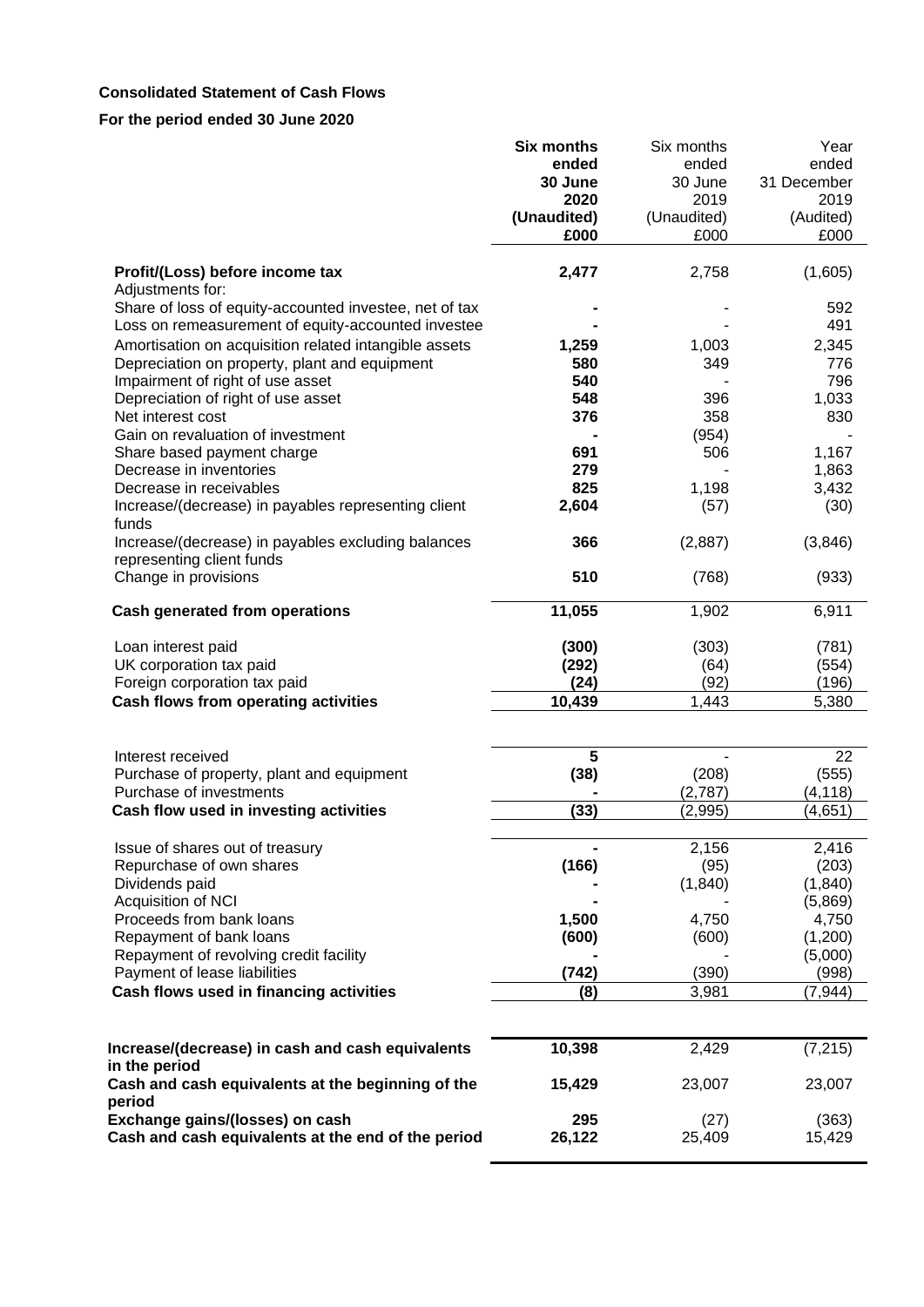|                                          | <b>Six months</b> | Six months  | Year ended |
|------------------------------------------|-------------------|-------------|------------|
|                                          | ended             | ended       | 31         |
|                                          | 30 June           | 30 June     | December   |
|                                          | 2020              | 2019        | 2019       |
|                                          | (Unaudited)       | (Unaudited) | (Audited)  |
|                                          | £000              | £000        | £000       |
| Cash and cash equivalents - Client funds | 4.121             | 1.430       | 1.517      |
| Cash and cash equivalents - Group cash   | 22.001            | 23,979      | 13,912     |
|                                          | 26,122            | 25,409      | 15.429     |

#### **Cash and cash equivalents is analysed as follows:**

#### **Extracts from notes to the financial statements**

#### **1. General information**

The financial information for the 6 months ended 30 June 2020 set out in this interim report is unaudited and does not constitute statutory accounts as defined in Section 434 of the Companies Act 2006. The financial information included for the year ended 31 December 2019 has been extracted from the 2019 Financial Statements of Science Group plc. The Group's statutory financial statements for the year ended 31 December 2019 have been filed with the Registrar of Companies. The auditor's report on those financial statements was unqualified and did not contain a statement under Section 498(2) or Section 498(3) of the Companies Act 2006.

These unaudited interim results have been approved for issue by the Board of Directors on 27 July 2020.

The group and company financial statements of Science Group plc for the year ended 31 December 2019 were prepared under IFRS (as adopted by the EU) and have been audited by KPMG LLP. Copies of the Financial Statements are available from the company's registered office: Harston Mill, Harston, Cambridge, CB22 7GG and can be found on the company's website at [www.sciencegroup.com.](http://www.sciencegroup.com/)

Science Group plc (the 'Company') and its subsidiaries (together 'Science Group' or 'Group') is an international, science-led services and product development organisation with a freehold property asset base.

The Company is the ultimate parent company in which results of all the Science Group companies are consolidated.

The Company is incorporated in England and Wales and is listed on the AIM Market of the London Stock Exchange (SAG).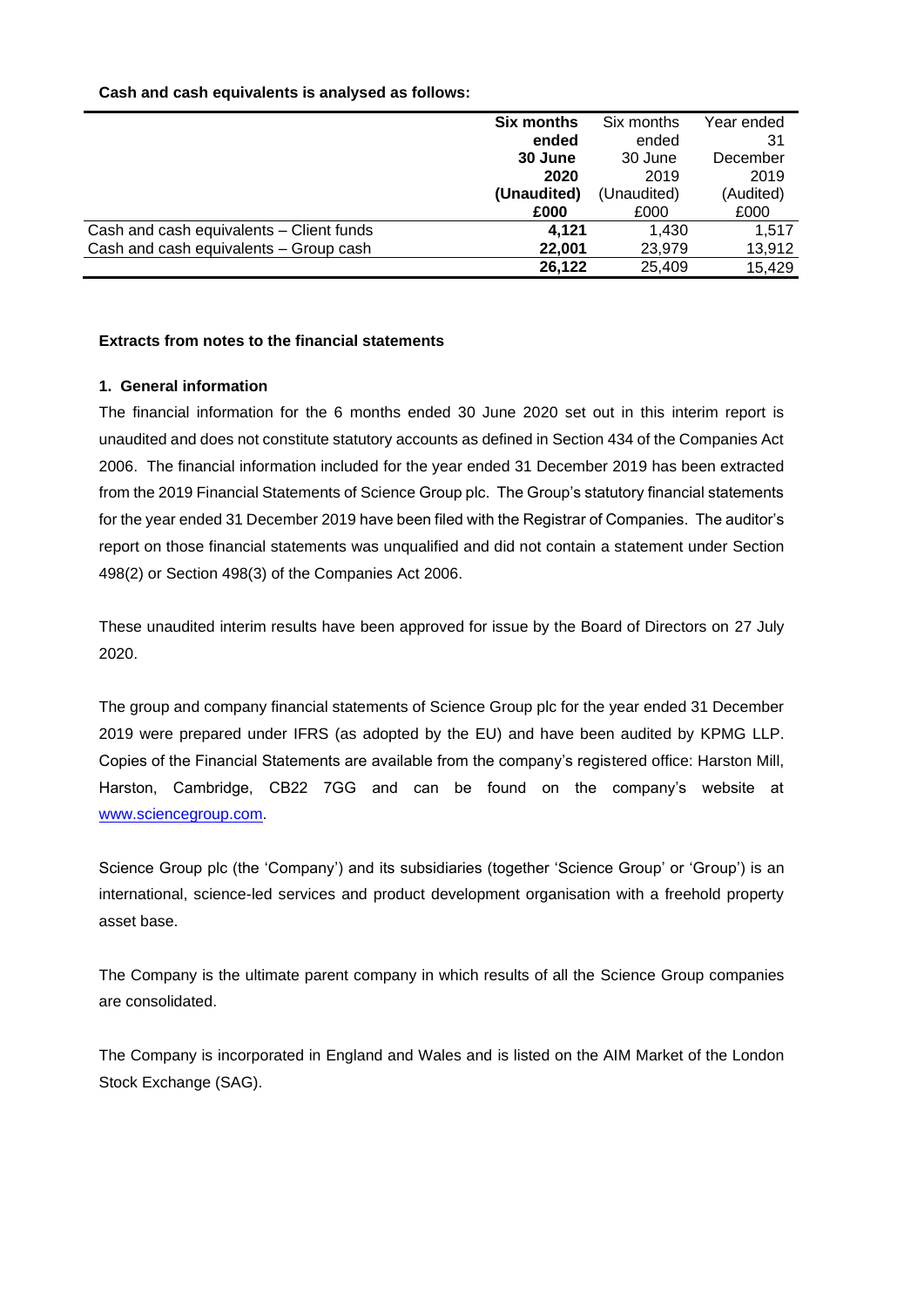#### **Alternative performance measures**

The Group uses alternative (non-Generally Accepted Accounting Practice ('non-GAAP')) performance measures of 'adjusted operating profit', 'adjusted earnings per share' and 'net funds' which are not defined within the International Financial Reporting Standards ('IFRS'). These are explained in the 2019 Financial Statements and the calculations are as follows:

#### (a) Adjusted operating profit

The calculation of this measure is shown on the Consolidated Income Statement.

#### (b) Adjusted earnings per share

The calculation of this measure is disclosed in Note 7.

#### (c) Net funds

This measure is calculated as follows:

| In £000 unless otherwise stated        | At 30 June | At 30 June | At 31 December |
|----------------------------------------|------------|------------|----------------|
|                                        | 2020       | 2019       | 2019           |
| Cash and cash equivalents - Group cash | 22.001     | 23.979     | 13.912         |
| Borrowings                             | (17.108)   | (16.804)   | (16,213)       |
| Net funds                              | 4.893      | 7.175      | (2,301)        |

# **2. Accounting policies**

The principal accounting policies applied in the preparation of these interim financial statements are unchanged from those set out in the financial statements for the year ended 31 December 2019. These policies have been consistently applied to all the periods presented.

# **2.1 Basis of preparation**

These interim consolidated financial statements are for the six months ended 30 June 2020. They have been prepared based on the measurement and recognition principles of International Financial Reporting Standards as adopted by the EU and IFRC interpretations issued and effective at the time of preparing these statements.

The financial statements have been prepared on the historical cost basis except for certain financial instruments and share based payments which are measured at fair value.

**Going concern** – the Directors have considered the current cash balance of £22.0m (excluding client funds) and assessed forecast future cash flows for the next 12 months. There are no events or conditions which cast significant doubt on the ability of the Group to continue as a going concern. The term loan has no operating covenants while the Group net bank debt is less than £10 million. On the basis of the forecast future cash flows, the Directors do not expect the Group net bank debt to exceed £10 million at any time during the forecast period. The Directors are satisfied that the Group has adequate cash and financing resources to continue in operational existence for the foreseeable future, being a period of at least a year following the release of these unaudited interim results and therefore continue to adopt the going concern basis of accounting in preparing the interim financial statements.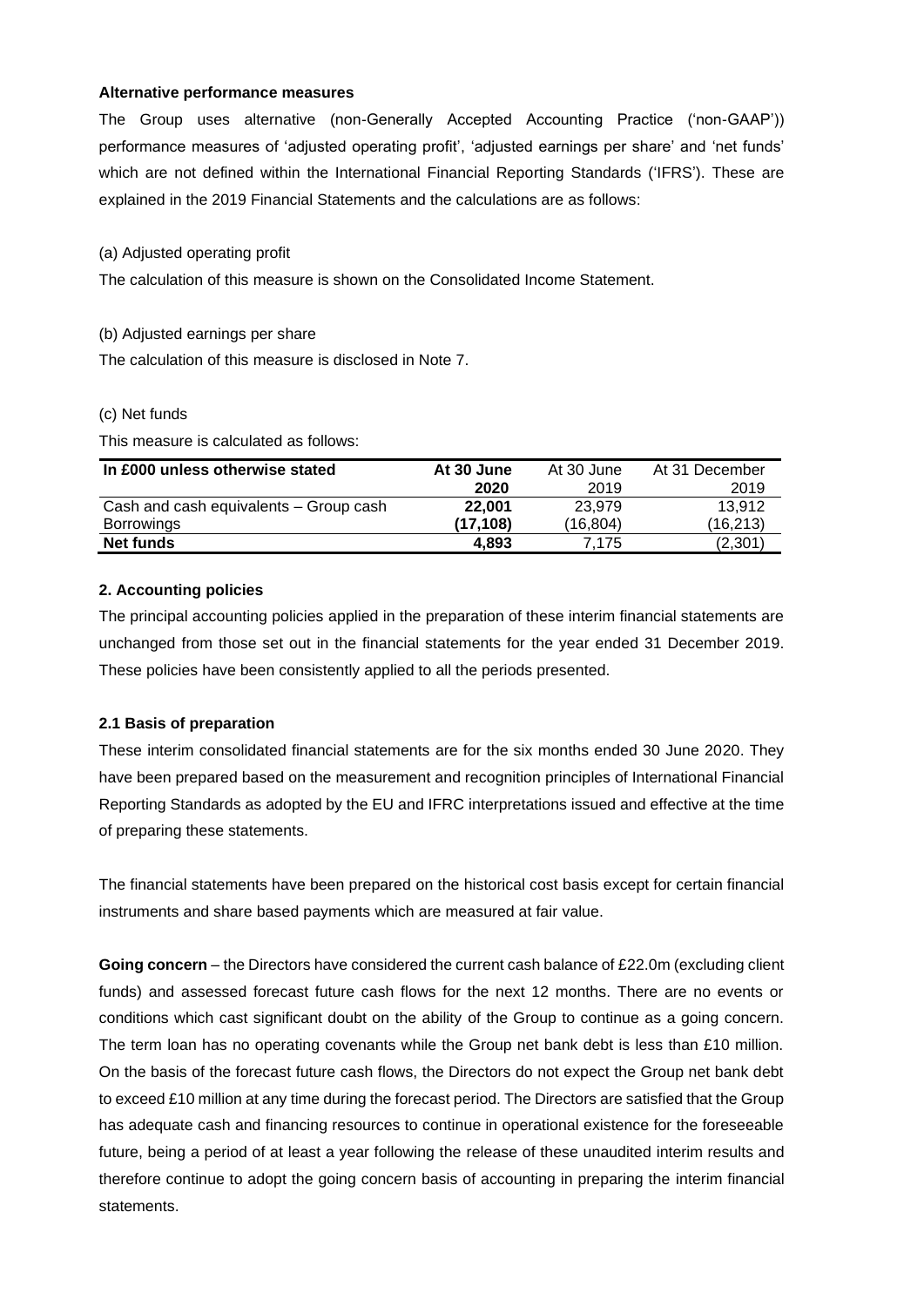#### **3. Financial risk management**

#### **3.1 Financial risk factors**

The Group's activities expose it to a variety of financial risks: market risk (including currency risk, fair value interest risk and price risk), credit risk, liquidity risk and cash flow interest-rate risk. The Group's overall risk management programme focuses on the unpredictability of financial markets and seeks to minimise potential adverse effects on the Group's financial performance.

#### **4. Segmental information**

The Group is structured into 4 reporting Segments: Services Operating Business, Product Operating Business, Freehold Properties and Corporate. The Services Operating Business comprises two operating divisions: R&D Consultancy and Regulatory & Compliance. Frontier Smart Technologies, the third operating division, is the Product Operating Business. The performance of the Operating Businesses are shown separately from the value generated by the Group's significant freehold property assets and the Corporate costs to provide greater transparency and facilitate shareholder analysis of the component parts of the Group.

Financial information is provided to the chief operating decision makers ('CODMs') in line with this structure. The divisions of R&D Consultancy and Regulatory & Compliance have been aggregated resulting in one Services Operating Business segment because the divisions have similar economic characteristics such as similar long-term average gross margins, trends in sales growth and operating cash flows and are also similar in respect of their nature, delivery and types of customers that the services are provided to. This aggregation does not impact the user's ability to understand the entity's performance, its prospects for future cash flows or the user's decisions about the entity as a whole as it is a fair representation of the performance of each division.

In the Services Operating Business Segment, services revenue includes all consultancy fees and other revenue includes recharged materials, expenses and licence revenue generated directly from the Services Operating Business activities. Product Operating Business revenue includes sales of chips and modules which are incorporated into digital radios. The Freehold Properties segment includes the results for the two freehold properties owned by the group. Income is derived from third party tenants from the Harston Mill site and from the Services and Product Operating Businesses which have been charged equivalent to market-based rents for their utilised property space and associated costs. Corporate costs include PLC/Group costs.

The segmental analysis is reviewed to operating profit. Other resources are shared across the Group.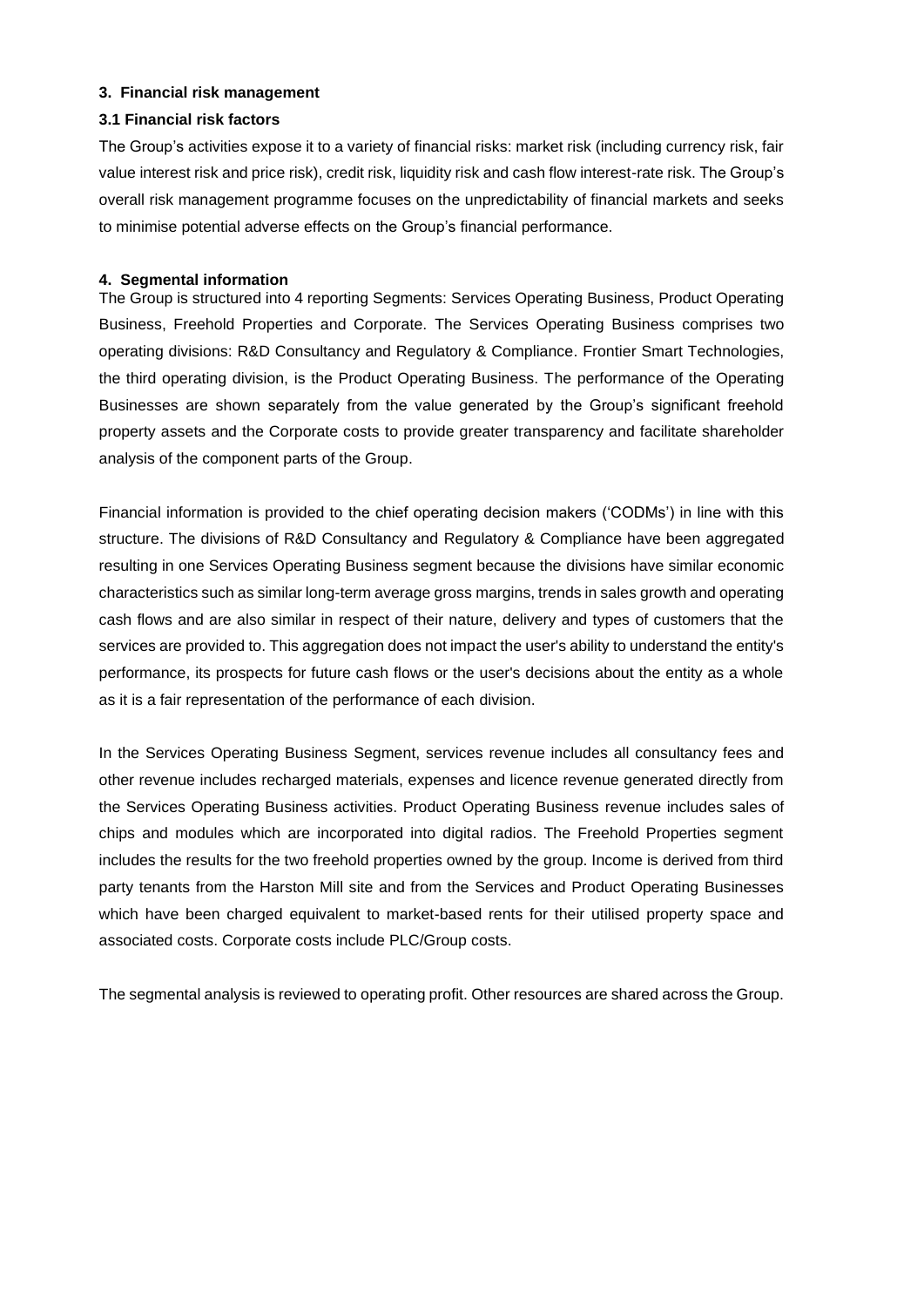| <b>Services Operating Business</b>             | 30 June 2020        | Six months ended Six months ended<br>Restated | Year ended<br>30 June 2019 31 December 2019 |
|------------------------------------------------|---------------------|-----------------------------------------------|---------------------------------------------|
|                                                | (Unaudited)<br>£000 | (Unaudited)<br>£000                           | (Audited)<br>£000                           |
| Services revenue                               | 25,268              | 22,302                                        | 46,885                                      |
| Other                                          | 3,506               | 785                                           | 1,825                                       |
| <b>Revenue</b>                                 | 28,774              | 23,087                                        | 48,710                                      |
| <b>Adjusted operating profit</b>               | 4,520               | 3,485                                         | 8,221                                       |
| Amortisation of acquisition related intangible |                     |                                               |                                             |
| assets                                         | (757)               | (1,003)                                       | (2,006)                                     |
| Share based payment charge                     | (569)               | (453)                                         | (1,008)                                     |
| Gain on settlement of legal claim              |                     | 687                                           | 687                                         |
| <b>Operating profit</b>                        | 3,194               | 2,716                                         | 5,894                                       |

| <b>Product Operating Business</b>                        | 30 June 2020<br>(Unaudited)<br>£000 | Six months ended Six months ended<br>(Unaudited)<br>£000 | Year ended<br>30 June 2019 31 December 2019<br>(Audited)<br>£000 |
|----------------------------------------------------------|-------------------------------------|----------------------------------------------------------|------------------------------------------------------------------|
| Product revenue                                          | 7,541                               |                                                          | 7,540                                                            |
| Revenue                                                  | 7,541                               |                                                          | 7,540                                                            |
| Adjusted operating profit/(loss)                         | 495                                 |                                                          | (1, 283)                                                         |
| Acquisition and integration costs                        | (127)                               |                                                          | (3,571)                                                          |
| Loss on remeasurement of equity-accounted<br>investee    |                                     |                                                          | (491)                                                            |
| Amortisation of acquisition related intangible<br>assets | (502)                               |                                                          | (339)                                                            |
| Share based payment charge                               | (77)                                |                                                          | (12)                                                             |
| <b>Operating loss</b>                                    | (211)                               |                                                          | (5,696)                                                          |

| <b>Freehold Properties</b>       | 30 June 2020        | Six months ended Six months ended<br>Restated | Year ended<br>30 June 2019 31 December 2019 |
|----------------------------------|---------------------|-----------------------------------------------|---------------------------------------------|
|                                  | (Unaudited)<br>£000 | (Unaudited)<br>£000                           | (Audited)<br>£000                           |
|                                  |                     |                                               |                                             |
| Inter-company property income    | 1,573               | 1,436                                         | 2,874                                       |
| Third party property income      | 580                 | 506                                           | 997                                         |
| Revenue                          | 2,153               | 1,942                                         | 3,871                                       |
| <b>Adjusted operating profit</b> | 794                 | 732                                           | 1,503                                       |
| Share based payment charge       | (7                  | (8)                                           | (14)                                        |
| <b>Operating profit</b>          | 787                 | 724                                           | 1,489                                       |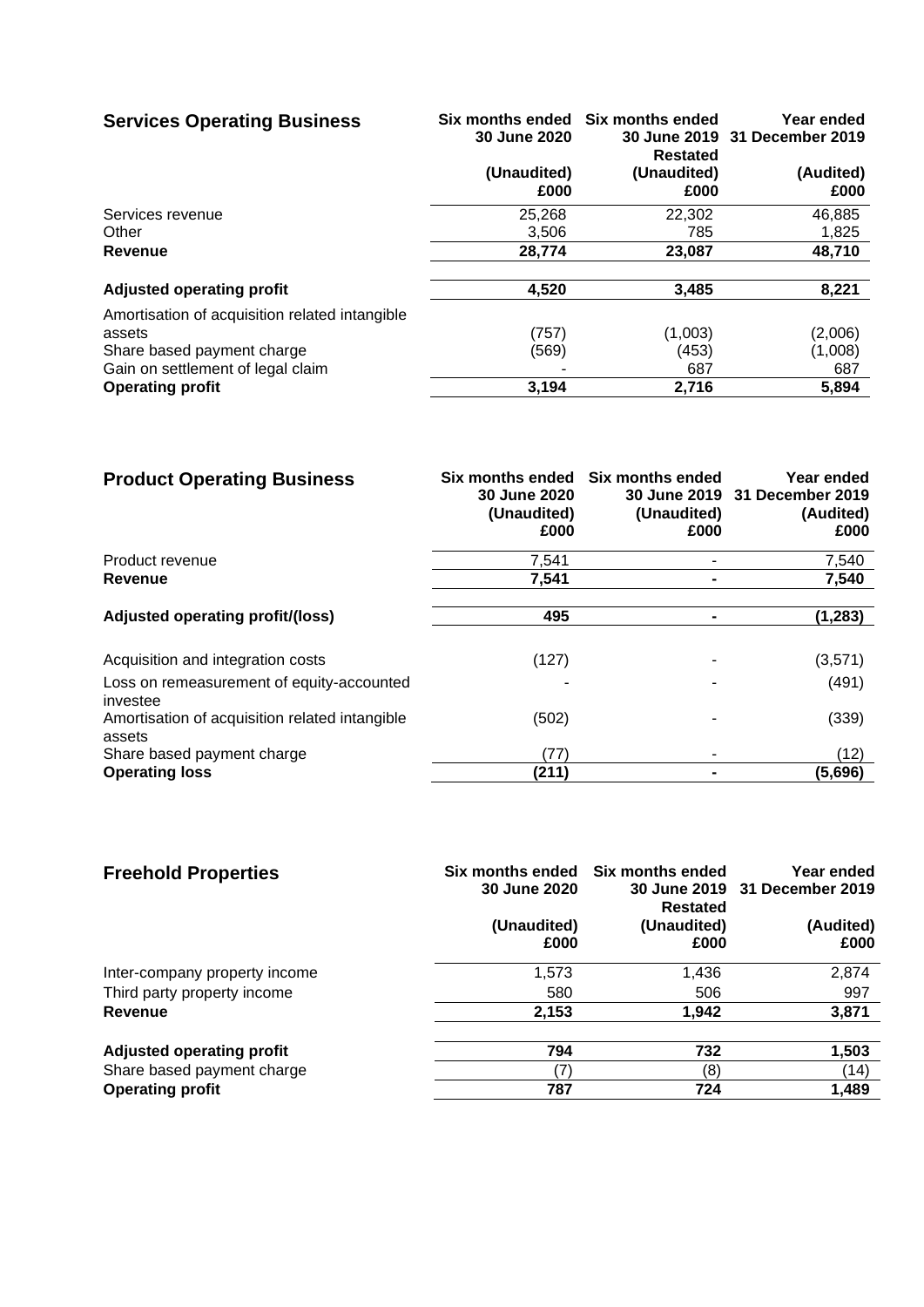| Corporate                                                     | 30 June 2020        | Six months ended Six months ended<br>Restated | Year ended<br>30 June 2019 31 December 2019 |
|---------------------------------------------------------------|---------------------|-----------------------------------------------|---------------------------------------------|
|                                                               | (Unaudited)<br>£000 | (Unaudited)<br>£000                           | (Audited)<br>£000                           |
| <b>Adjusted operating loss</b>                                | (884)               | (927)                                         | (1,737)                                     |
| Gain on revaluation of investment net of<br>professional fees |                     | 648                                           |                                             |
| Share based payment charge                                    | (38)                | (45)                                          | (133)                                       |
| <b>Operating loss</b>                                         | (922)               | (324)                                         | (1,870)                                     |

| Group                                                       | <b>Six months</b> | <b>Six months</b> | <b>Six months</b> | <b>Six months</b> | Year         |
|-------------------------------------------------------------|-------------------|-------------------|-------------------|-------------------|--------------|
|                                                             | ended             | ended             | ended             | ended             | ended        |
|                                                             | 30 June           | 30 June           | 30 June           | 30 June           | 31 December  |
|                                                             | 2020              | 2020              | 2020              | 2019              | 2019         |
|                                                             | <b>Total</b>      | Organic           | <b>Acquired</b>   | <b>Total</b>      | <b>Total</b> |
|                                                             | (Unaudited)       | (Unaudited)       | (Unaudited)       | (Unaudited)       | (Audited)    |
|                                                             | £000              | £000              | £000              | £000              | £000         |
| Services revenue                                            | 25,268            | 25,268            |                   | 22,302            | 46,885       |
| Product revenue                                             | 7,541             |                   | 7,541             |                   | 7,540        |
| Third party property income                                 | 580               | 580               |                   | 506               | 997          |
| Other                                                       | 3,506             | 3,506             |                   | 785               | 1,825        |
| <b>Revenue</b>                                              | 36,895            | 29,354            | 7,541             | 23,593            | 57,247       |
|                                                             |                   |                   |                   |                   |              |
| <b>Adjusted operating profit</b>                            | 4,925             | 4,430             | 495               | 3,290             | 6,704        |
| Acquisition and integration costs<br>Gain on revaluation of | (127)             |                   | (127)             |                   | (3,571)      |
| investment net of professional                              |                   |                   |                   |                   |              |
| fees                                                        |                   |                   |                   | 648               |              |
| Loss on remeasurement of                                    |                   |                   |                   |                   |              |
| equity-accounted investee                                   |                   |                   |                   |                   | (491)        |
| Amortisation of acquisition                                 |                   |                   |                   |                   |              |
| related intangible assets                                   | (1,259)           | (757)             | (502)             | (1,003)           | (2, 345)     |
| Share based payment charge                                  | (691)             | (614)             | (77)              | (506)             | (1, 167)     |
| Gain on settlement of legal claim                           |                   |                   |                   | 687               | 687          |
| <b>Operating profit/(loss)</b>                              | 2,848             | 3,059             | (211)             | 3,116             | (183)        |
| Finance charges (net)                                       | (371)             | (371)             |                   | (358)             | (830)        |
| Share of loss of equity-accounted                           |                   |                   |                   |                   |              |
| investment, net of tax                                      |                   |                   |                   |                   | (592)        |
| Profit/(loss) before income tax                             | 2,477             | 2,688             | (211)             | 2,758             | (1,605)      |
| Income tax (charge)/credit                                  | (465)             | (560)             | 95                | (325)             | (226)        |
| Profit/(loss) for the period                                | 2,012             | 2,128             | (116)             | 2,433             | (1,831)      |

In the Freehold Properties segment, income includes £1.6 million (H1 2019: £1.4 million) generated from inter-segment recharges. The corresponding cost is included within the Operating Business segments and is eliminated on consolidation.

# **Restatement of segmental reporting comparatives**

Results for H1 2019 have been restated. This follows a review subsequent to H1 2019 on the methodology and calculation of the charge of property costs to the Operating Business segments. There is no change to revenue or operating profit at the consolidated level.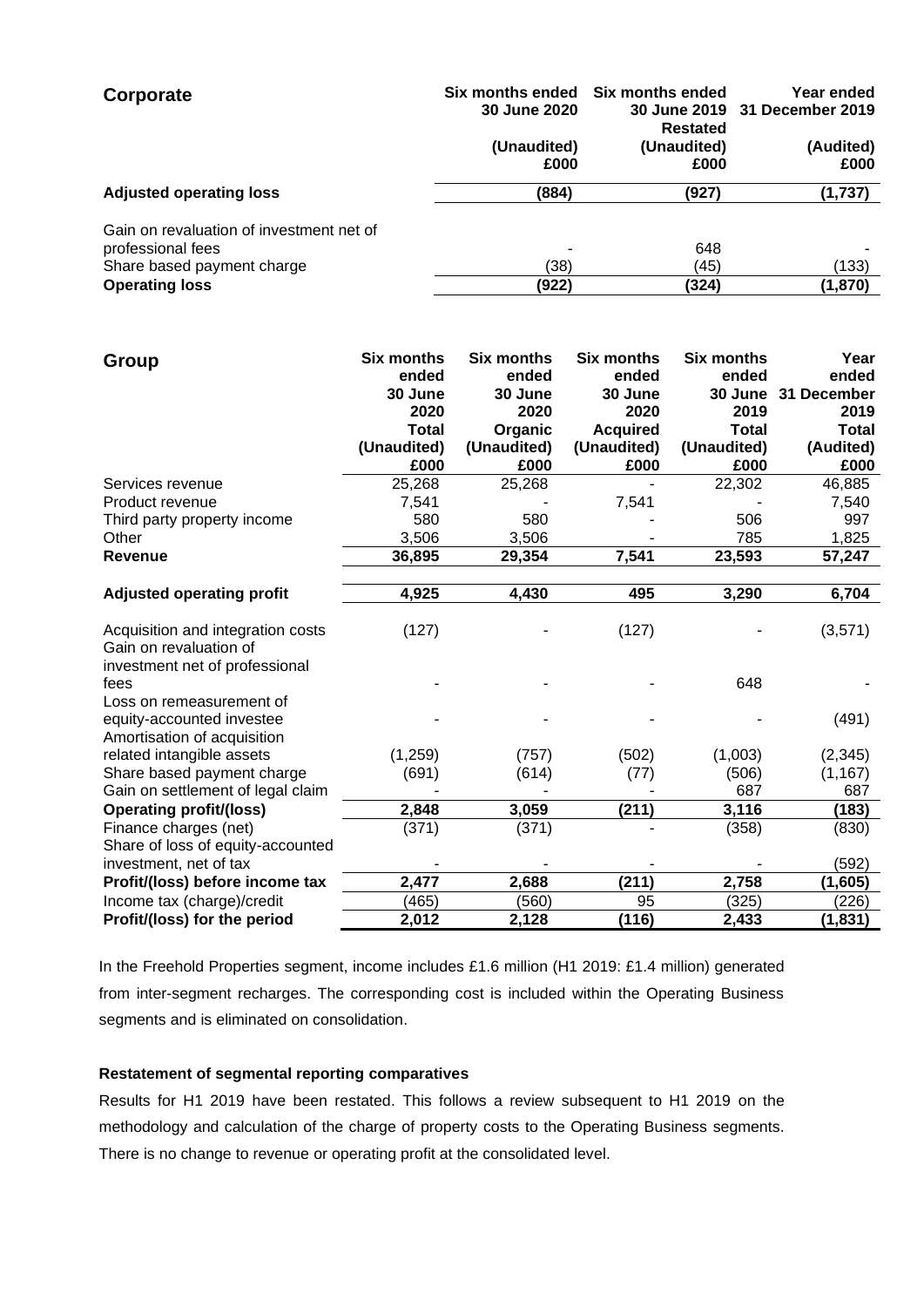# **5. Revenue**

The Group's operations and main revenue streams are those described in the last annual financial statements. The Group's revenue is derived from contracts with customers.

# **Disaggregation of revenue**

In the following table, revenue is disaggregated by geographical market and by the currency in which the contract is denominated for the Operating Business. Property revenue is generated in the UK and denominated in GBP.

#### **For the 6 months ended 30 June** (Unaudited)

| <b>Currency</b> |              | <b>USD</b><br>£000 | <b>EUR</b><br>£000 | <b>GBP</b><br>£000 | Other<br>£000 | Total<br>£000 |
|-----------------|--------------|--------------------|--------------------|--------------------|---------------|---------------|
| 2020            |              | 17,316             | 1,669              | 17,844             | 66            | 36,895        |
| 2019            |              | 8.677              | 1,821              | 13.016             | 79            | 23,593        |
|                 | <b>North</b> | <b>Europe</b>      |                    |                    |               |               |
| Geographical    | America      | (excl UK)          | <b>UK</b>          | Asia               | Other         | Total         |
| market          | £000         | £000               | £000               | £000               | £000          | £000          |
| 2020            | 11.215       | 6,752              | 10,475             | 8,188              | 265           | 36,895        |
| 2019            | 9,943        | 6.473              | 6.224              | 219                | 734           | 23,593        |

# **6. Income tax**

The income tax charge for the period ended 30 June 2020 is charged at the effective tax rate calculated for the period using reasonable estimates and incorporating both current and deferred taxation:

|                                          | <b>Six months</b> | Six months   | Year ended  |
|------------------------------------------|-------------------|--------------|-------------|
|                                          | ended             | ended        | 31 December |
|                                          | 30 June 2020      | 30 June 2019 | 2019        |
|                                          | (Unaudited)       | (Unaudited)  | (Audited)   |
|                                          | £000              | £000         | £000        |
| Profit/(Loss) before tax                 | 2,477             | 2,758        | (1,605)     |
|                                          |                   |              |             |
| Current taxation                         | (1, 114)          | (596)        | (1,280)     |
| Current taxation - adjustment in respect |                   | (84)         | 311         |
| of prior years                           |                   |              |             |
| Deferred taxation                        | 507               | 139          | 579         |
| Deferred taxation – adjustment in        |                   |              | (242)       |
| respect of prior years                   |                   |              |             |
| R&D tax credit                           | 142               | 216          | 406         |
| Tax charge                               | (465)             | (325)        | (226)       |
|                                          |                   |              |             |
| Effective tax rate                       | 18.8%             | 11.8%        | 14.1%       |

The Group claims Research and Development tax credits under both the R&D Expenditure Credit scheme and the Small or Medium-sized scheme.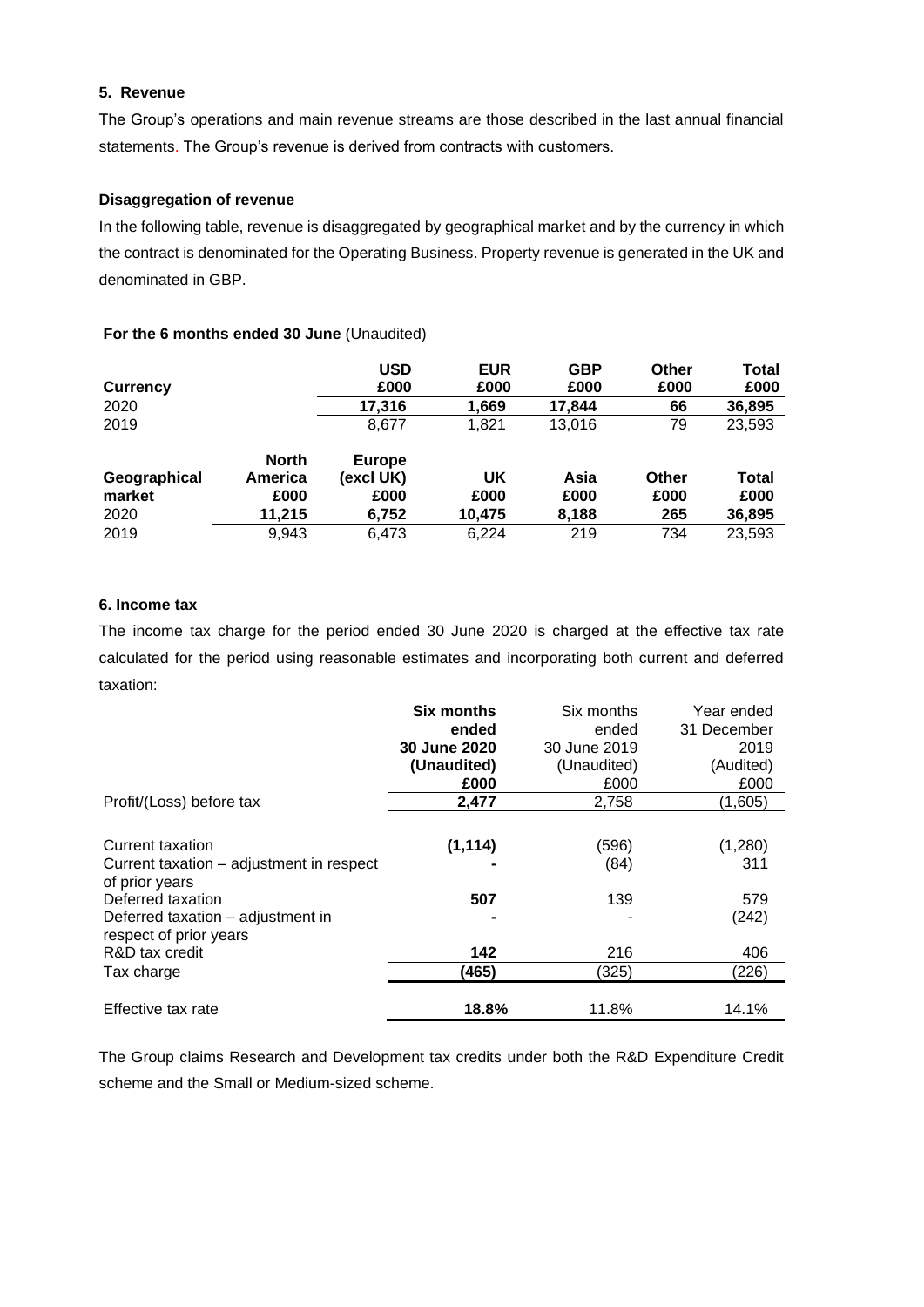# **7. Earnings per share**

The calculation of earnings per share is based on the following results and number of shares:

|                                                                                                            | <b>Six months</b><br>ended<br>30 June 2020 | Six months<br>ended<br>30 June 2019 | Year ended<br>31 December<br>2019 |
|------------------------------------------------------------------------------------------------------------|--------------------------------------------|-------------------------------------|-----------------------------------|
|                                                                                                            | (Unaudited)<br>£000                        | (Unaudited)<br>£000                 | (Audited)<br>£000                 |
| Profit/(loss) for the financial period                                                                     | 2,012                                      | 2,433                               | (1,831)                           |
| Weighted average number of shares:<br>For basic earnings per share<br>For fully diluted earnings per share | 41,681,034<br>43,314,594                   | 40,206,807<br>40,835,968            | 40,767,070<br>42,024,977          |
|                                                                                                            |                                            |                                     |                                   |
| Earnings per share:                                                                                        | Pence                                      | Pence                               | Pence                             |
| Basic earnings per share                                                                                   | 4.8                                        | 6.1                                 | (4.5)                             |
| Fully diluted earnings per share                                                                           | 4.6                                        | 6.0                                 | (4.4)                             |

The calculation of adjusted earnings per share is as follows:

|                                                                                                            | <b>Six months</b>        | Six months               | Year ended               |
|------------------------------------------------------------------------------------------------------------|--------------------------|--------------------------|--------------------------|
|                                                                                                            | ended                    | ended                    | 31 December              |
|                                                                                                            | 30 June 2020             | 30 June 2019             | 2019                     |
|                                                                                                            | (Unaudited)              | (Unaudited)              | (Audited)                |
|                                                                                                            | £000                     | £000                     | £000                     |
| Adjusted* profit after tax for the period                                                                  | 3,671                    | 2.363                    | 4,735                    |
| Weighted average number of shares:<br>For basic earnings per share<br>For fully diluted earnings per share | 41,681,034<br>43,314,594 | 40,206,807<br>40,835,968 | 40,767,070<br>42,024,977 |
| Adjusted earnings per share:<br>Basic earnings per share<br>Fully diluted earnings per share               | Pence<br>8.8<br>8.5      | Pence<br>5.9<br>5.8      | Pence<br>11.6<br>11.3    |

\*Calculation of adjusted profit after tax:

|                                          | <b>Six months</b> | Six months   | Year ended  |
|------------------------------------------|-------------------|--------------|-------------|
|                                          | ended             | ended        | 31 December |
|                                          | 30 June 2020      | 30 June 2019 | 2019        |
|                                          | (Unaudited)       | (Unaudited)  | (Audited)   |
|                                          | £000              | £000         | £000        |
| Adjusted operating profit                | 4.925             | 3,290        | 6,704       |
| Finance income                           | 5                 |              | 22          |
| Finance costs                            | (376)             | (358)        | (852)       |
| Adjusted profit before tax               | 4,554             | 2,932        | 5,874       |
| Tax charge at approx blended average tax | (883)             | (569)        | (1, 139)    |
| rate of 19.4% (H1-19: 19.4%)             |                   |              |             |
| Adjusted profit after tax                | 3,671             | 2,363        | 4,735       |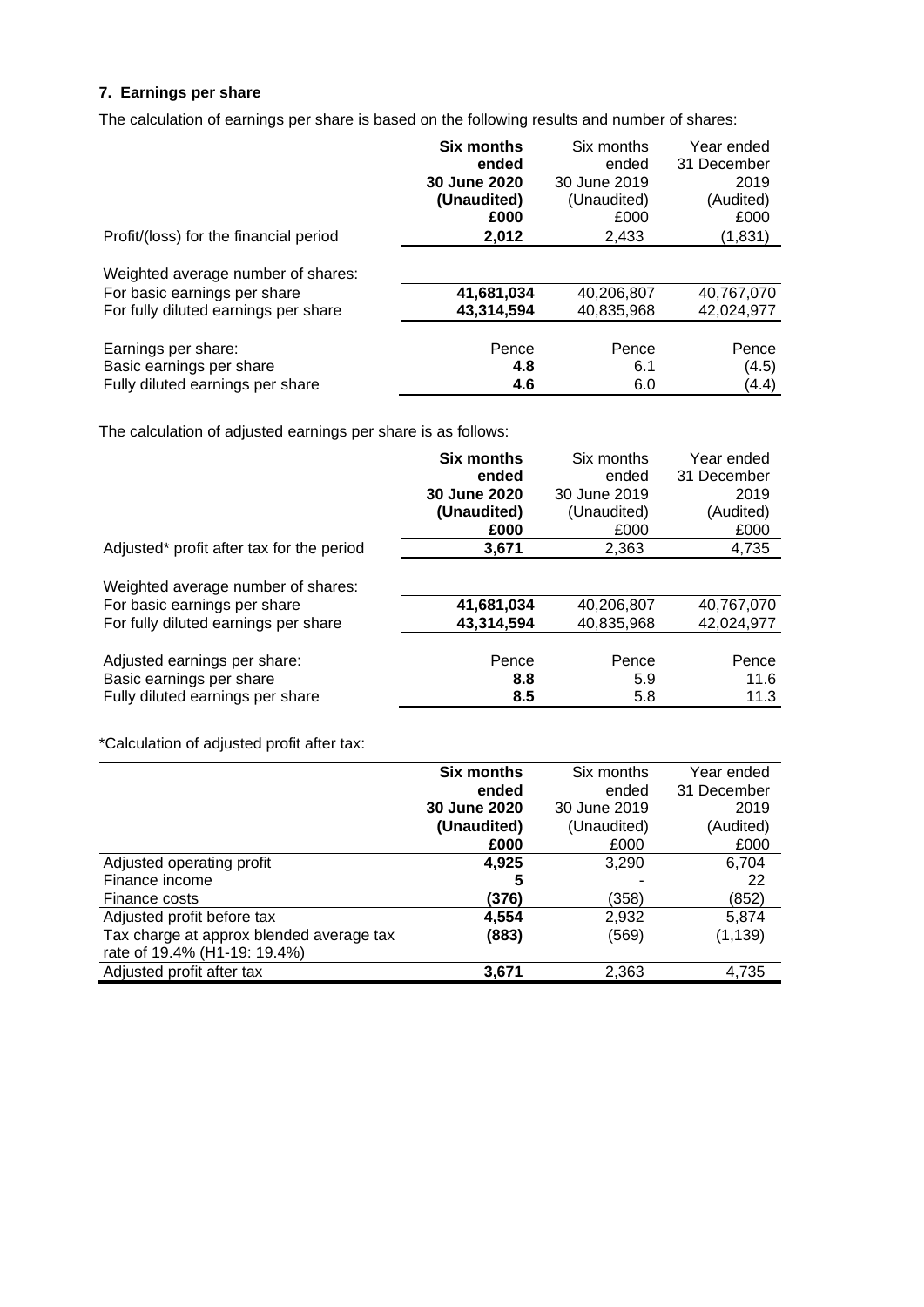# **8. Cash and cash equivalents**

|                                          | <b>Six months</b> | Six months  | Year ended |
|------------------------------------------|-------------------|-------------|------------|
|                                          | ended             | ended       | 31         |
|                                          | 30 June           | 30 June     | December   |
|                                          | 2020              | 2019        | 2019       |
|                                          | (Unaudited)       | (Unaudited) | (Audited)  |
|                                          | £000              | £000        | £000       |
| Cash and cash equivalents - Client funds | 4.121             | 1.430       | 1.517      |
| Cash and cash equivalents - Group cash   | 22,001            | 23,979      | 13,912     |
|                                          | 26,122            | 25,409      | 15,429     |

The Group receives cash from clients for the purpose of payment of registration fees to regulatory bodies and other project pass through costs. Client funds are separated in the day to day operations of the business, are separately identified for reporting purposes and are unrestricted.

#### **9. Provisions**

|                                 | <b>Onerous</b> | Dilapid-   | <b>Restruct</b> | Legal          | <b>Total</b>   |
|---------------------------------|----------------|------------|-----------------|----------------|----------------|
|                                 | lease          | ations     | -uring          |                |                |
| (Unaudited)                     | £000           | £000       | £000            | £000           | £000           |
| At 1 January 2019               | 225            | 262        | 142             | 705            | 1,334          |
| Increase in provision           |                | 13         |                 |                | 13             |
| Utilisation of provision        | (126)          |            | (20)            | (5)            | (151)          |
| Release of provision            | (94)           |            |                 | (687)          | (781)          |
| Loss/(Gain) on foreign currency | (5)            | 1          | (1)             | (13)           | (18)           |
| fluctuations                    |                |            |                 |                |                |
| At 30 June 2019                 |                | 276        | 121             |                | 397            |
| Assumed on business             |                | 300        |                 |                | 300            |
| combination                     |                |            |                 |                |                |
| Increase in provision           |                | 18         |                 |                | 18             |
| Utilisation of provision        |                |            | (31)            |                | (31)           |
| Loss/(Gain) on foreign currency |                | (32)       |                 |                | (32)           |
| fluctuations                    |                |            |                 |                |                |
| At 31 December 2019             | ٠              | 562        | 90              |                | 652            |
| Increase in provision           |                | 13         |                 | 562            | 575            |
| Utilisation of provision        |                | (26)       |                 | (59)           | (85)           |
| Release of provision            |                |            |                 |                |                |
| Loss/(Gain) on foreign currency |                | 31         |                 | $\overline{2}$ | 33             |
| fluctuations                    |                |            |                 |                |                |
| At 30 June 2020                 |                | 580        | 90              | 505            | 1,175          |
|                                 |                |            |                 |                |                |
|                                 |                | At 30 June | At 30 June      |                | At 31 December |
|                                 | 2020           |            | 2019            |                | 2019           |
|                                 | (Unaudited)    |            | (Unaudited)     |                | (Audited)      |
|                                 |                | £000       | £000            |                | £000           |
| <b>Current liabilities</b>      |                | 669        | 201             |                | 172            |
| Non-current liabilities         |                | 506        | 196             |                | 480            |

Legal provisions represent the best estimate of the future cost of responding to US subpoenas relating to litigation and investigations directed at third parties. The restructuring provision relates to the costs associated with the closure of the Central/Eastern Europe offices.

**1,175** 397 652